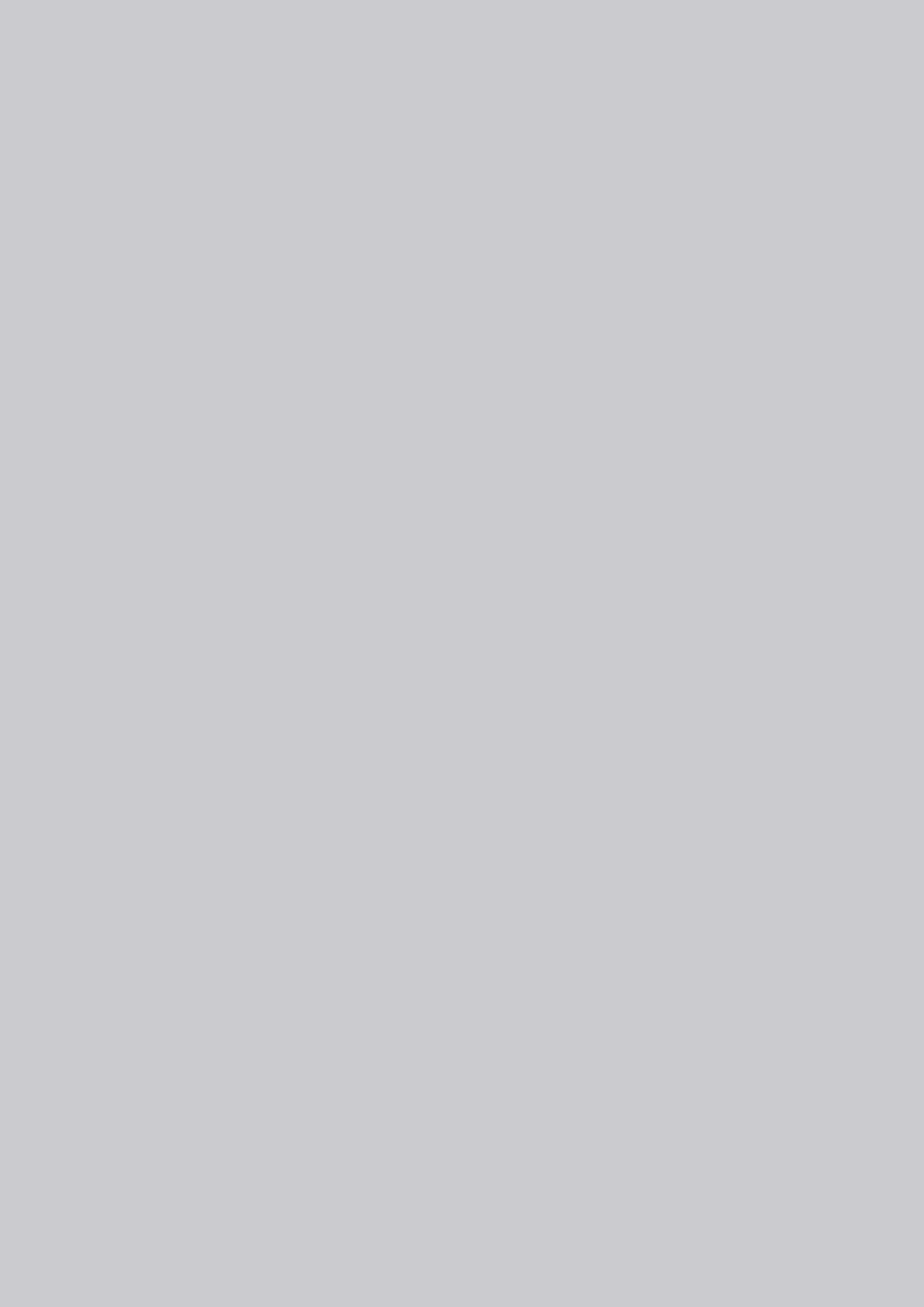

**Global Accreditation Bureau** 

# **Accreditation Procedure**

# for Conformity Assessment Bodies for Management System Certification Issue 01 – Jan 2020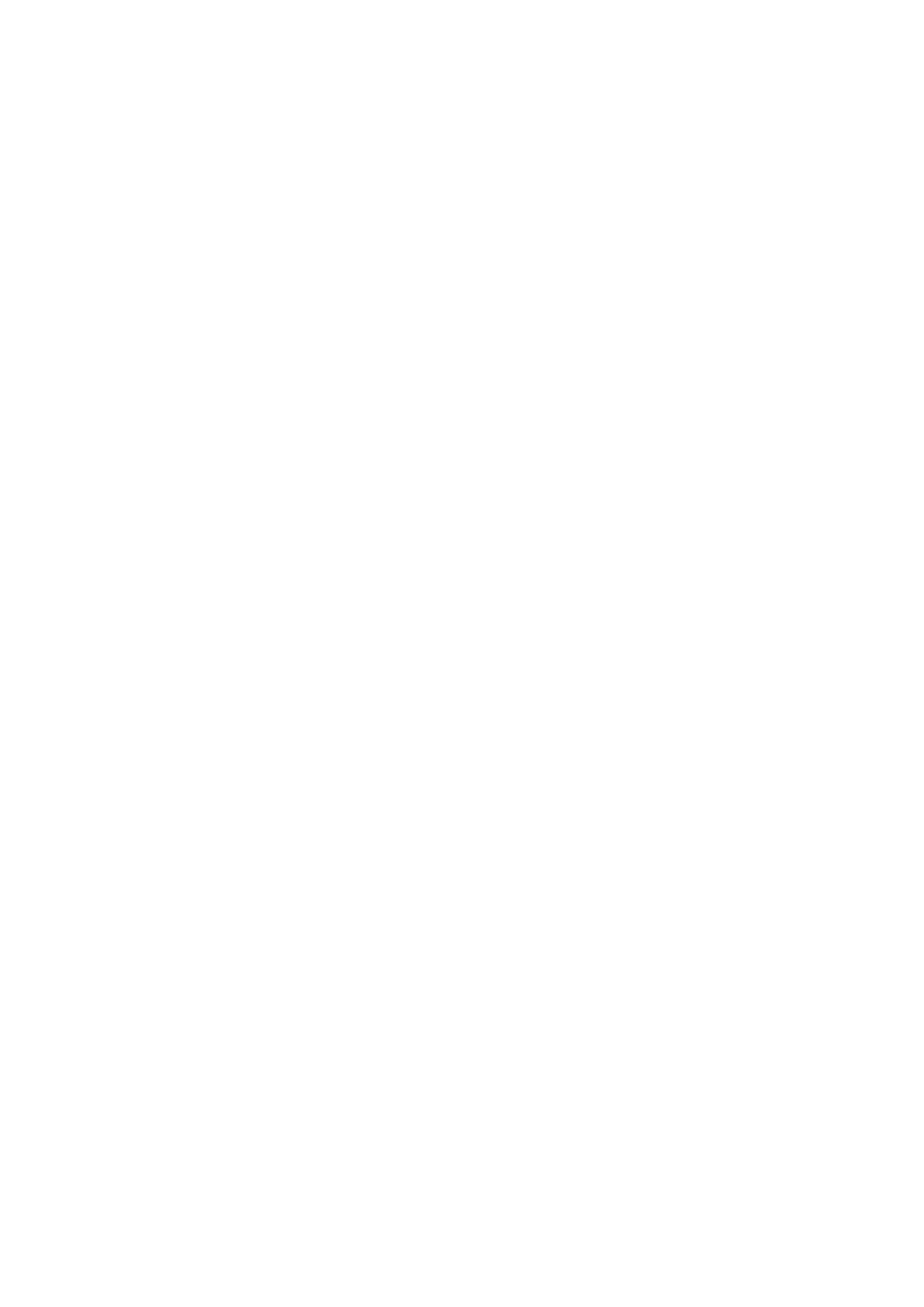# **Table of Contents**

| 2.             |  |  |  |
|----------------|--|--|--|
|                |  |  |  |
| 4.             |  |  |  |
| 5.             |  |  |  |
|                |  |  |  |
| 7.             |  |  |  |
| 8.             |  |  |  |
| 9.             |  |  |  |
|                |  |  |  |
|                |  |  |  |
|                |  |  |  |
|                |  |  |  |
|                |  |  |  |
|                |  |  |  |
| <b>Annexes</b> |  |  |  |
|                |  |  |  |
|                |  |  |  |

Annex 3 Norms for Using Reports from Other Accreditation Bodies ...................................33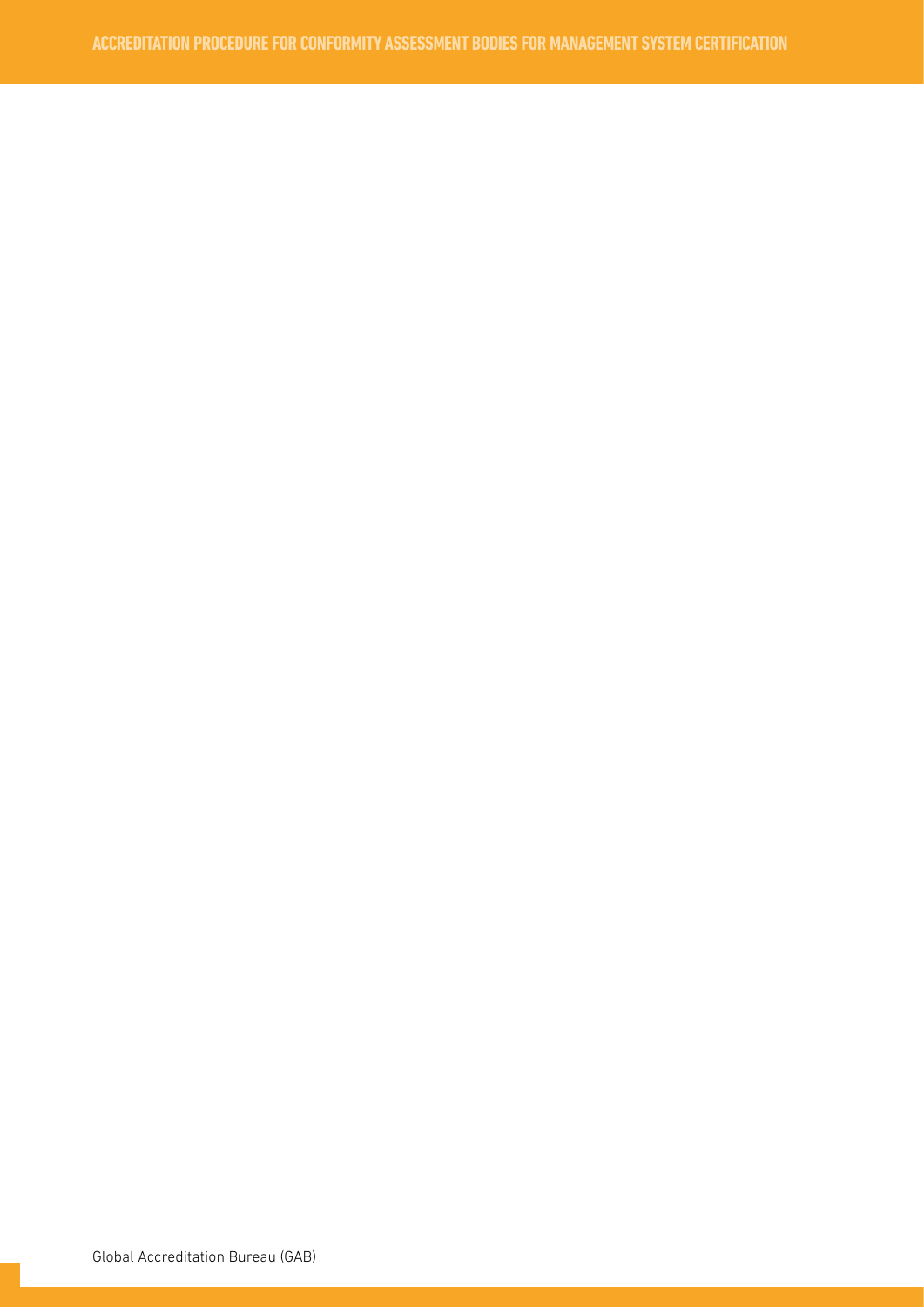# 1. **Introduction**

This document defines the procedure that must be followed by the organizations seeking accreditation or are accredited by GAB based on ISO 17021-1 for offering certification services to organizations for the management systems (QMS, EMS, etc.). The general information of accreditation process is contained in this procedure. GAB, on request, will provide any specific information required by the organizations seeking accreditation.

The other applicable procedures and information that are mandatory for the new applicant and the accredited organizations like Use of Logo, Appeals procedures, Fee schedule etc. are also to be considered. These documents can be referred or downloaded from GAB website www.gab.qa.

# 2. **Criteria for Accreditation**

#### 2.1 **Adoption of Criteria**

2.1.1 GAB shall adopt and document the accreditation criteria for Conformity Assessment Bodies (CABs) undertaking certification of management systems based on international standards and guidelines, supported by the mandatory/any other relevant documents prescribed by the International Accreditation Forum (IAF)/Asia Pacific Accreditation Cooperation (APAC).

2.1.2 Accreditation Criteria documents, ISO 17021-1 and other related standards such as ISO 17021-3, ISO 17021-2 etc. have been adopted directly from international standards and are covered by copyright laws. Therefore, these are not available as part of the application pack. For such documents, only the reference number and issue level is given. The applicant/ accredited bodies need to procure such documents either from the national standards body or the International Organization for Standardization (ISO) directly or through their authorized sources.

#### 2.2 **Amendment to the Criteria**

The Criteria for accreditation and the related documents may be amended and shall be taken up for amendment based on following conditions individually or severally:

- Any change in the International standards and guidelines;
- Any change in the IAF/APAC documents for implementation of international standards and guidelines;
- Feedback from the Peer Review assessment team that warrants amendment;
- Feedback from the implementation of the criteria;

**1**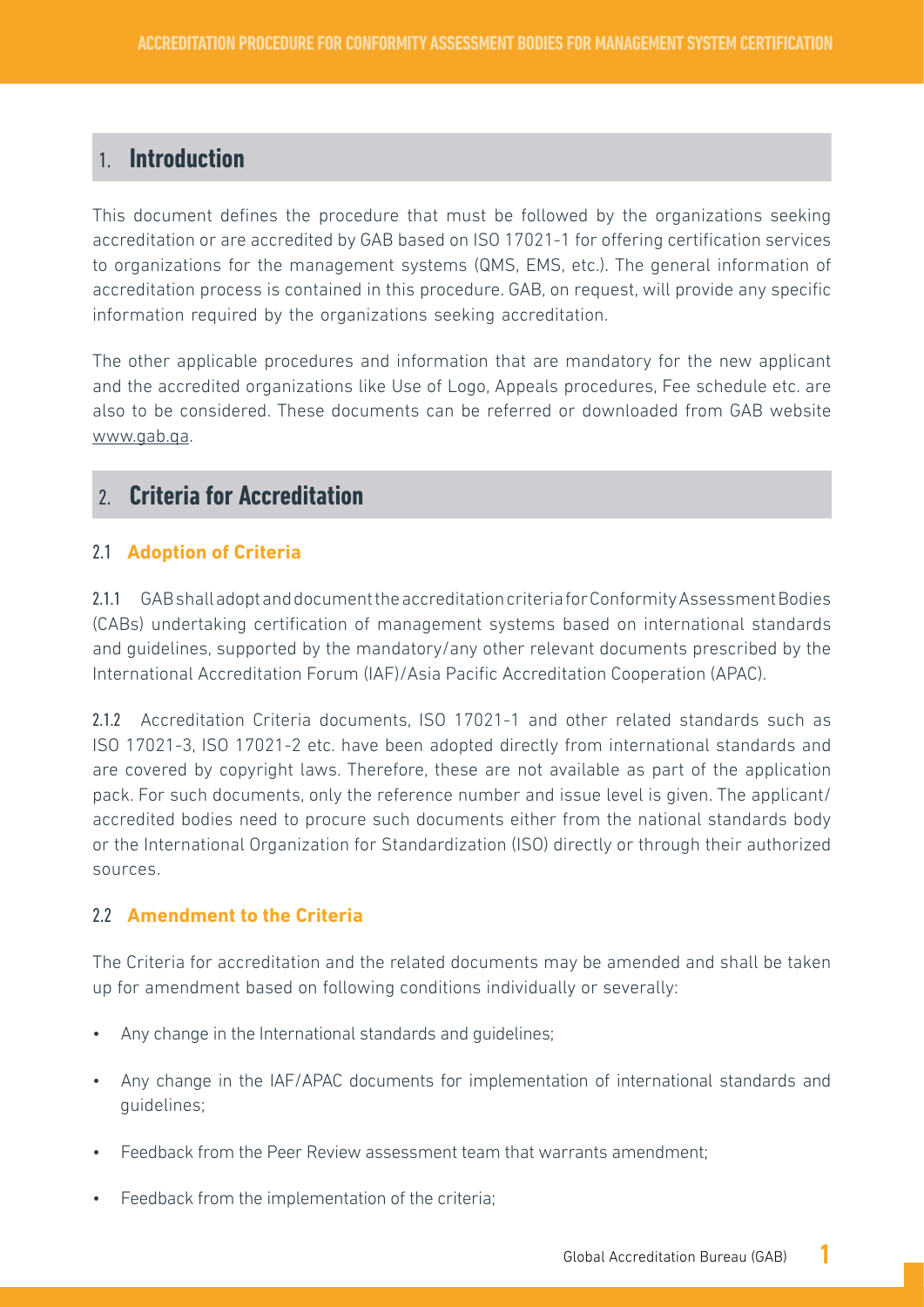- Any other reason as deemed fit by GAB;
- GAB shall approve the amended criteria after completion of any one or more of the consultative processes;
- Seek the advice of the appropriate Committee and/or personnel, if any;
- Views of the Conformity Assessment Bodies undertaking certification of management systems before approval of the amendment and;
- Seek public comments on the proposed changes through the Members of Advisory Board of GAB and other representative bodies as GAB may deem fit.

The issue status of the Criteria documents shall be identified by month and/or year of the issue.

#### 2.3 **Communication of changes to the Criteria**

2.3.1 Any change in the accreditation criteria shall be notified to the accredited/applicant CABs within a suitable time frame for implementing the modified criteria. Any transition policy announced by IAF/APAC would be adopted by GAB and communicated to the CABs. The accredited CABs shall communicate their objection, if any, in writing within (30) thirty days of the receipt of the amended criteria. If the communication is not received within (30) thirty days, it will be presumed that the accredited CABs are willing to adopt the changed criteria.

2.3.2 The implementation of the changed criteria shall be verified during the subsequent onsite assessment of each CAB. In the event of any major change in the criteria, GAB reserves the right to carry out an additional assessment or add additional man-days with the scheduled onsite assessment and the fee of such assessment visit/additional man-days as per published rates shall be borne by CABs.

2.3.3 If an accredited CAB is not willing to adopt the changed criteria, it can opt out of the accreditation scheme and the accreditation is withdrawn with effect from the date of the implementation of revised criteria. The accredited CAB in such cases shall forfeit their right to get the refund of the paid fees and shall clear all its outstanding payment before opting for withdrawal of accreditation.

# 3. **Accreditation Process**

#### 3.1 **General**

GAB has decided to provide accreditation services to Conformity Assessment Bodies (CABs) established as legal entities and providing certification of management systems in accordance with the international standards. It is expected that the bodies applying for accreditation would be registered legal entities as per applicable laws within their economies and can be sued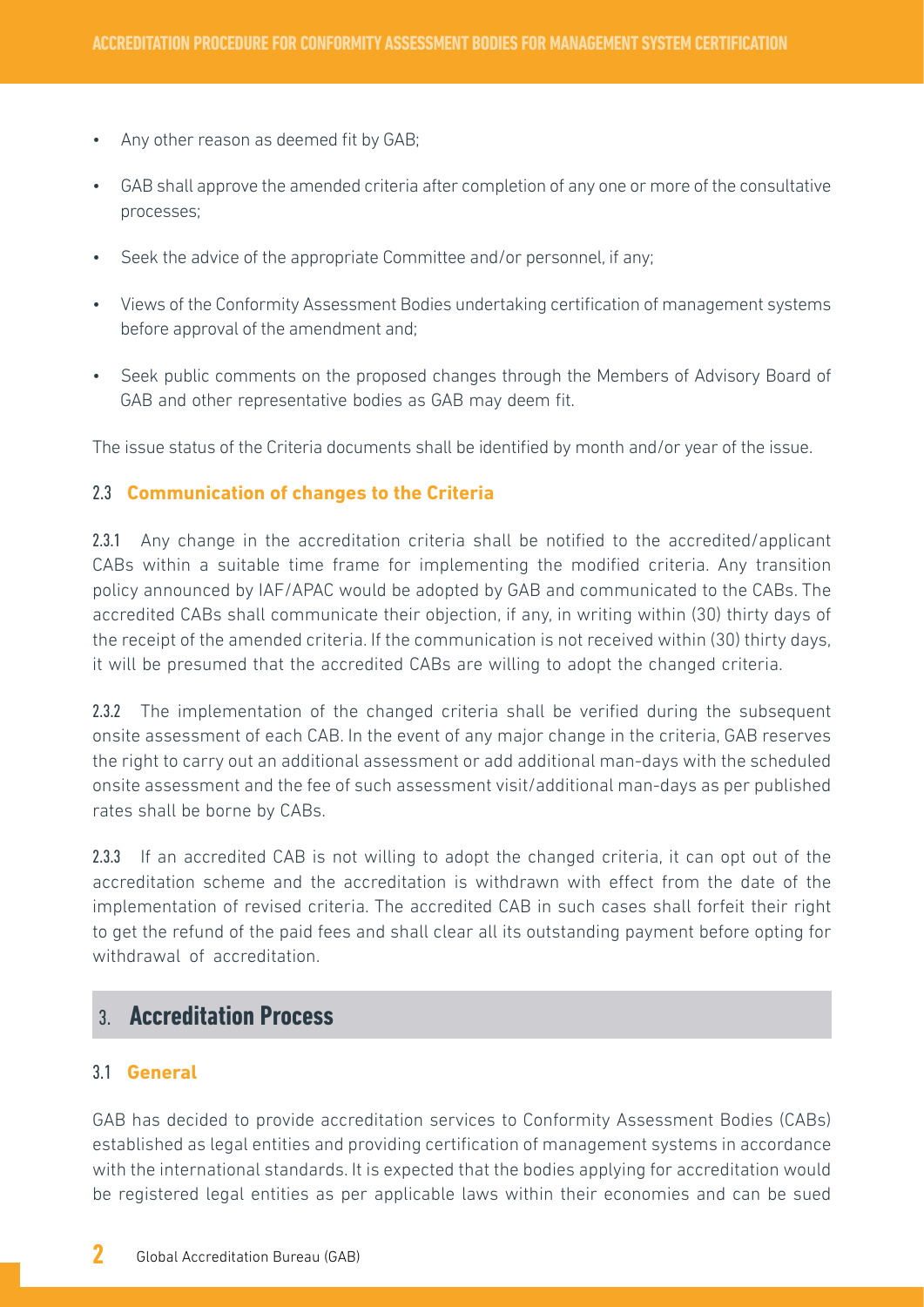in their own names. Any exception made regarding legal status would be only by a specific decision of GAB, keeping in view the legal provisions in the economy in which the CAB is established as a legal entity.

#### 3.2 **Scope of accreditation**

3.2.1 The scope of accreditation for the CABs followed by GAB are adopted as defined in the document IAF-ID-1:2014. An extract of the scope is included in Annex 1. The scopes for QMS, EMS & OHSMS shall be used as in Annex 1. However, the scopes of accreditation for other management systems like FSMS, EnMS etc. shall be defined based on the applicable standards and shall be communicated when such accreditation services are made available.

3.2.2 To apply for accreditation as per ISO 17021-1, applicant CAB shall demonstrate competence and knowledge of the specific management system and for each scope sector applied for. Where the competence requirements of specific sector standard such as, QMS, EMS, FSMS, EnMS etc. the applicable competence standard shall be used as defined in the accreditation criteria document. Applicant CAB shall ensure that the competence requirements and other specific requirements are built in its management system standard in line with ISO 17021-1, applicable standards and IAF/ APAC documents.

3.2.3 Any additional explanation needed by the applicant is provided by the Director, GAB, or nominated person on behalf of GAB, on receipt of a specific request for the same, including necessary explanations on the specific certification programmes and scopes of accreditation.

#### 3.3 **Application for Accreditation**

3.3.1 CABs interested in getting accredited by GAB for their certification programmes can apply for accreditation in the prescribed application form for the specific certification programme that can be downloaded, from GAB website.

3.3.2 The following documents that form part of the application package are available on the website of GAB:

- Application Form
- Fee Schedule
- Accreditation Criteria
- Accreditation Procedure
- Use of Accreditation Symbol
- Copy of the accreditation agreement
- Blank copy of the Cross-Reference Matrix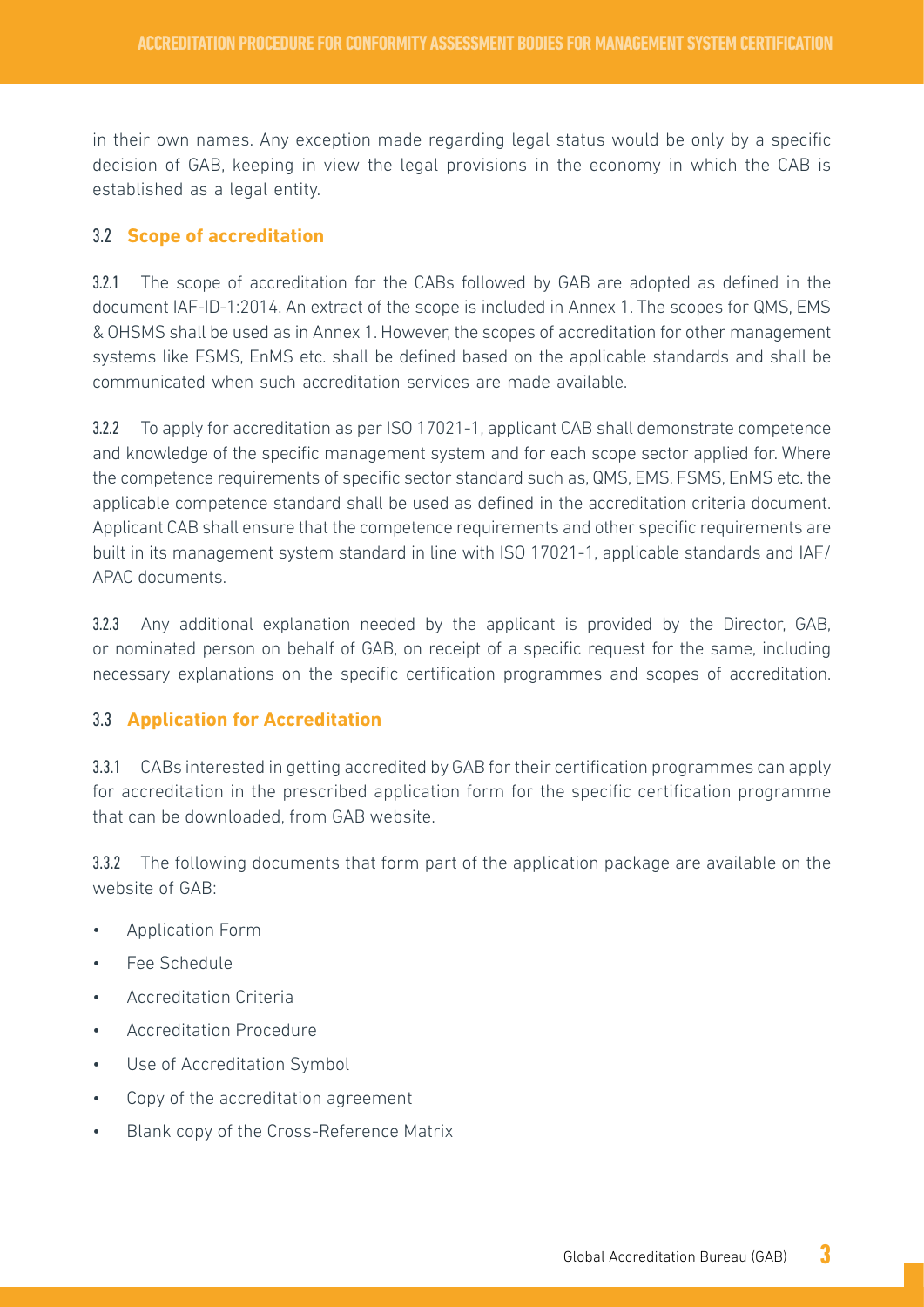3.3.3 Before applying for accreditation, the applicant body must have met the following conditions:

- Has operated the certification system and process for at least (6) six months as a minimum;
- Has completed one Internal Audit against the applicable criteria for GHG Accreditation;
- Has completed one Management Review and;
- Has certified at least two clients for each certification programme.

3.3.4 The completed application form for accreditation must be duly signed by the authorized representative/s of the organization seeking accreditation and forwarded to GAB along with the following;

- a. Application fee (refer to Page 10);
- b. A completed Cross Reference matrix for the specific certification programmes indicating clearly the clause numbers and the reference number/name of the document that addresses the requirement of the applicable standard;
- c. Complete documented management system for which accreditation is being sought. The documented system must include all documents that have been referred by CAB in the Cross-Reference Matrix. (The documents may include quality manual, procedures, work instructions, guidance documents, formats etc.) and;
- d. Evidence of the documents and records relating to the completion of internal audit and Management review are to be submitted along with the application package or are made available electronically.

GAB reserves the right to seek information on the antecedents of the owners/those managing activities of CAB before deciding to accept the application for further processing.

If any adverse decision is made on the acceptance of application, GAB will communicate the reason for the adverse decision of non-acceptance of the application. The applicant can appeal against such decision.

The application fee is non-refundable except when the application is rejected by GAB. Once the application is accepted the application fee is non-refundable. Normally, the acknowledgement of the receipt of the application would be communicated within a week of receipt.

3.3.5 The applicant must also enclose the required information and documents as specified in the application form and submit the same with its application.

3.3.6 The application is reviewed by GAB secretariat for completeness, clarity of accreditation requirements and the capability of GAB to provide the services. Any mismatch is clarified, and the outcome of the review is communicated to the applicant regarding acceptance of the application for further processing, or to complete any further requirements identified during the review.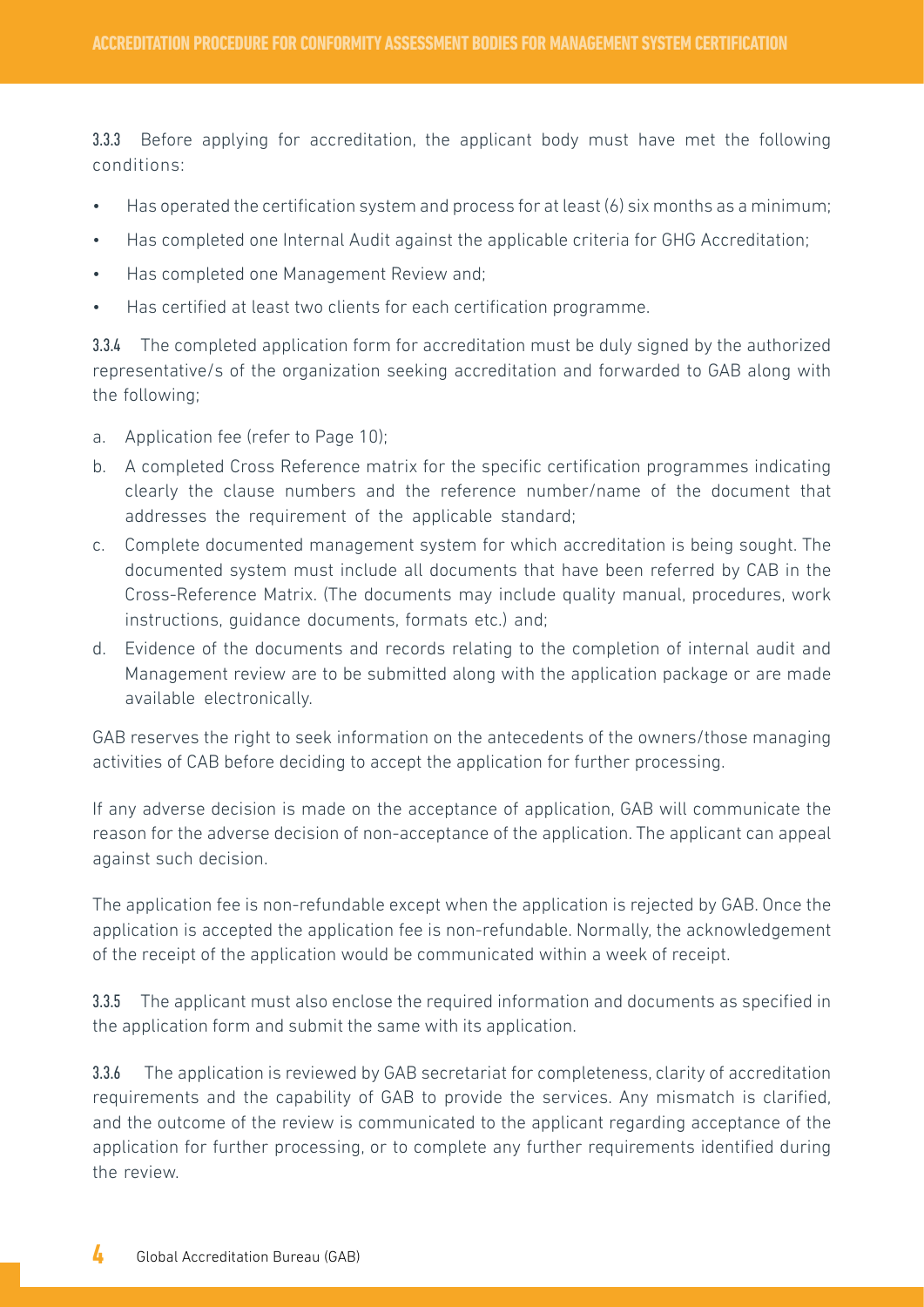3.3.7 In case the application is accepted for further processing, a formal quotation is sent for carrying out the assessment of the applicant body based on the fee schedule. GAB would publish on its website, information about new applications for accreditation, for information and feedback from the industry/other stakeholders. In case any feedback from industry/individuals or stakeholders calls for a review by GAB, the required formalities shall be completed before further processing of the application.

**Note:** At the request of the CAB, applying for initial accreditation, that has been accredited for the same scheme by another accreditation body (AB), MRA member of APAC or IAF, Director, GAB, may consider the accreditation granted by other AB and reduce the extent of assessment subject to the following conditions:

- a. The CAB shall pay the application fee;
- b. The CAB shall submit its complete documented system;
- c. The CAB shall submit the previous assessment reports of the last accreditation cycle that consist of Document review, initial accreditation/reaccreditation, surveillance assessment (if any), and witness assessments (if any) and;
- d. Record the justification of reduction in the assessment in the contract review and reflect the reduced assessment in the assessment plan.

The decision of extent of reduction in assessment GAB shall be final.

3.3.8 Further processing of application shall be taken up on receipt of acceptance of the quotation and confirmation by the applicant CAB that the "agreement for accreditation" is acceptable.

3.3.9 If a preliminary visit is requested by the applicant CAB or deemed necessary to effectively ascertain the readiness of the applicant, GAB organizes the same after obtaining the acceptance of the preliminary visit fee by the applicant CAB. Such a visit would solely be for the purpose of gaining a better understanding of the operations of the CAB and for the CAB to better understand the accreditation process and clarify the expectations of GAB as regards the requirements of the standard. The visit may result in communication of findings to the CAB. Such a visit would not result in any decrease in the man-days for the initial assessment.

3.3.10 Any scopes that are added following the start of initial assessment process can be included in the assessment, depending upon the stage of initial assessment process and scope applied. Additional assessment time beyond the normal assessment time (refer Annex 2) may be required in such situations. For assessment at foreign locations, GAB shall reserve the right to take the assistance of local IAF/APAC members, preferably MRA members, for assessments at foreign locations. The fee for such assessments shall depend on the fee structure of the local accreditation body. The applicant/accredited CAB shall have the opportunity to object to inclusion of specific assessor in the GAB assessment team (GAB-AT) for reasons of conflict of interest. If the certification body does not prefer to involve such local accreditation body, then the reasons for the same would have to be clearly indicated in writing. GAB reserves the right to share such information with the concerned accreditation body/APAC/IAF.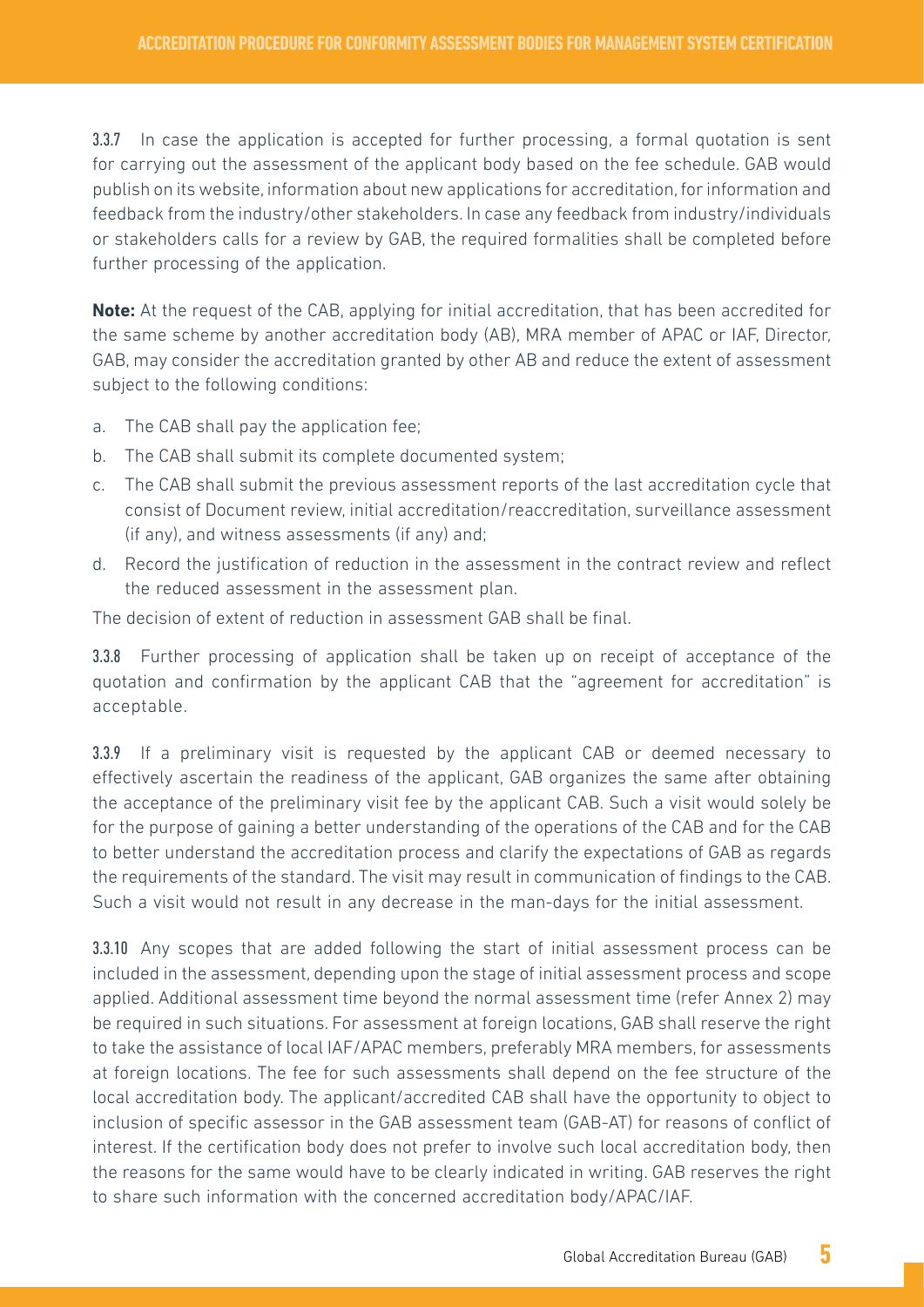## 4. **Preparation for Assessment**

#### 4.1 **Assessment Programme:**

GAB prepares a draft assessment programme for the Initial Assessment as below:

- Review of the documented system of the CAB offsite;
- Assessment of office of the applicant including any critical location/other branch offices/ sub-contractors as per its policy based on risk and;
- Witnessing of on-site audits being carried out by the applicant CAB for the applied scopes. (Refer *Annex 1* for details)

#### 4.2 **Assessment Time:**

The normal assessment time for each stage of assessment is given in the Annex 2. The draft assessment programme may be prepared in stages as mentioned above depending on the information supplied and number of scopes applied. The clarifications regarding the scopes applied for, competence of CAB auditors available with applicant, etc. shall be provided in advance for finalizing assessment programme; if necessary, the same shall be further verified and confirmed as part of the office assessment.

#### 4.3 **Assessment of Branch/Subcontractor:**

The central office and some of the branch/sub-contractor's offices shall be covered for the initial assessment based on risk analysis by GAB. These may include all or some of the offices/ sub contractor's offices from where critical activities are performed.

Critical activities shall include:

- Policy formulation and approval;
- Certification process and/or procedure development necessary for operations;
- Pre-engagement activities, including contract review and approval of the audit request received.
- Initial approval of auditing personnel or control of their training and personnel records which would also include their selection and appointment for specific audits;
- On-going monitoring of auditors and follow-up;
- Application review, and approval of the contract;
- Final audit report review prior to certification decision;
- Development of policies and procedures and;
- Resolution of appeals and complaints received by CAB.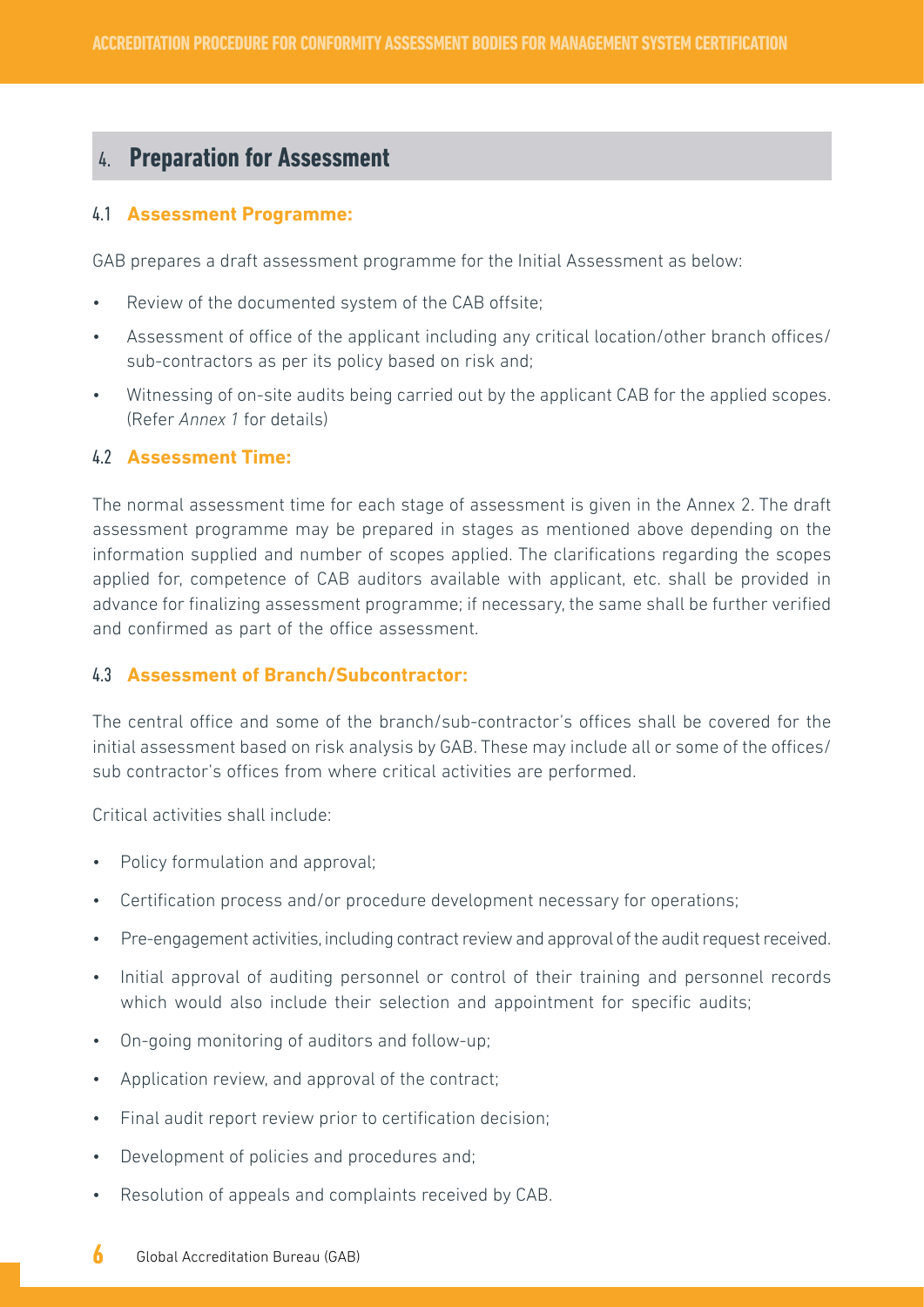The inputs for the assessment programme shall be discussed with the authorized personnel of the applicant CAB to ensure an effective assessment plan at each stage.

#### 4.4 **Appointment of the GAB assessment team (GAB-AT)**

4.4.1 The GAB-AT, consisting of a Team Leader, member(s) and technical expert(s), if needed, is identified by the Director, GAB, from the pool of assessors and technical experts maintained by GAB. The GAB-AT for each stage of the initial assessment normally consists of two members. The team for Witness Assessment will normally have as many members in the team as the number of auditors of the applicant CAB. GAB-ATs may include Observers and/or Trainee Assessors.

4.4.2 The names of the members of GAB-AT, along with their CVs and details of any past/ current affiliations/relationships, shall be communicated to the applicant CAB giving them enough time, to raise any objection against the appointment of any of the team members. Any objection by the applicant CAB against any of the team members must be accompanied in writing with adequate grounds for the objection. The Director, GAB, will evaluate the objection and decide whether to change the team member or to overrule the objection raised by the applicant body.

4.4.3 The decision of GAB on the team members and the number of team members for any stage of accreditation assessment shall be final.

4.4.4 After acceptance of the GAB-AT by the applicant CAB, the GAB-AT is formally appointed.

4.4.5 Efforts are made to ensure that the team leader is not changed throughout the initial assessment process. If there is any change in the composition of the team members, the same shall be communicated to the applicant CAB for their acceptance.

4.4.6 The assessors/experts of GAB are bound by confidentiality and declared absence of conflict of interest with the CAB.

#### 4.5 **Assessment Plan**

4.5.1 An Assessment Plan for the onsite office assessment shall be prepared by the Team Leader of the GAB-AT based on the draft assessment programme agreed by the Director, GAB, and the applicant/CAB.

4.5.2 For initial accreditation of CAB, the minimum number of witness assessments required to be undertaken shall be in accordance with the *Annex 1* on Witness assessments.

4.5.3 For witness of CAB personnel, the Team Leader of the GAB-AT may identify the applicant CAB's auditors that GAB-AT would wish to observe during the witness of audit of the management system by the audit team of applicant CAB, as per *Annex 1*.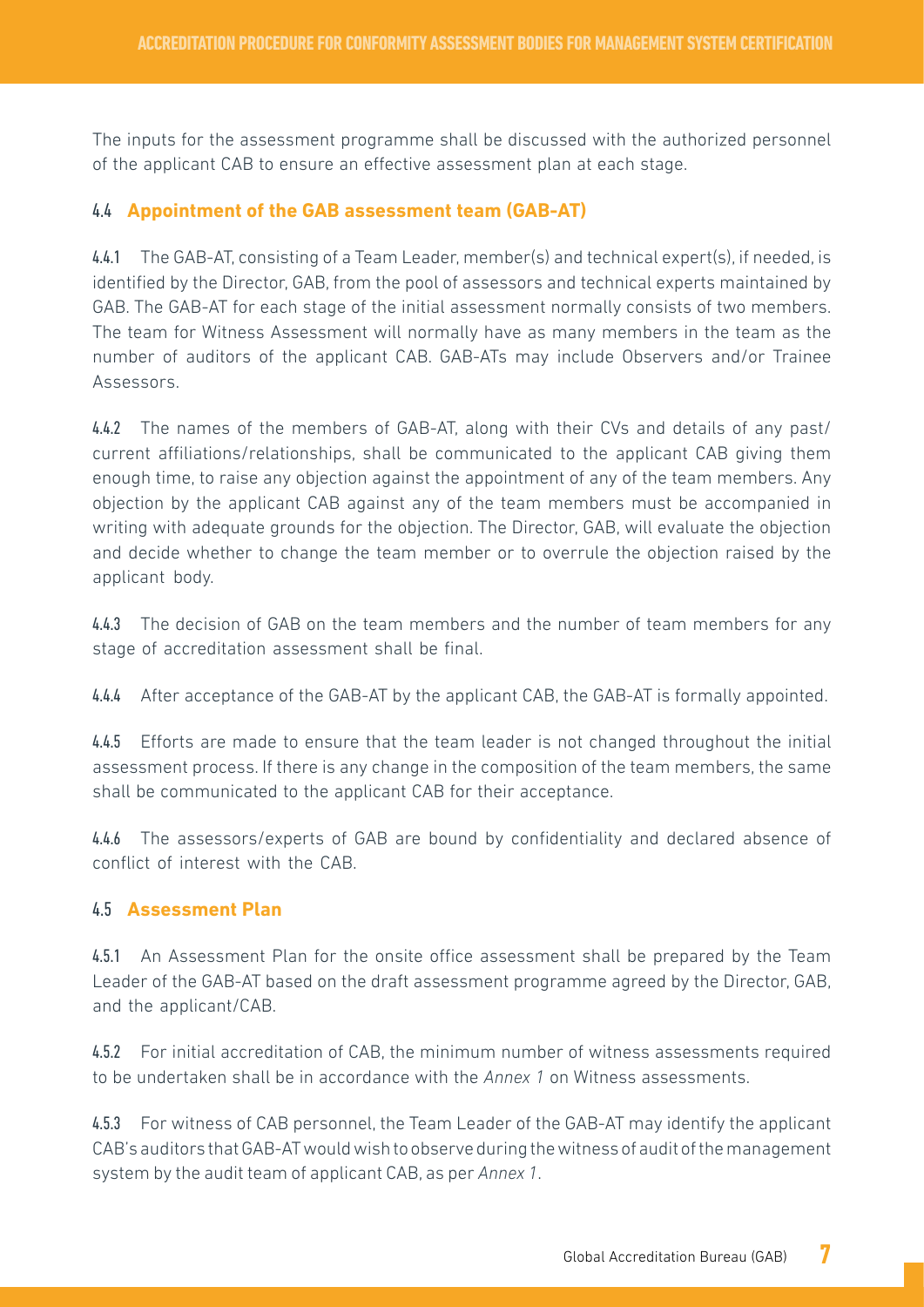#### 4.6 **Document Review**

4.6.1 The applicant CAB's documents shall be reviewed by the GAB-AT for compliance to the accreditation criteria including the specific requirements of the management system for which the CAB has applied. GAB may advise the applicant CAB to submit the required set of the documentation for the assessors, in electronic form. The documentation includes manual, procedures, formats, checklists, guidance/guides, instructions, or any other documentation which demonstrates compliance to the accreditation requirements.

4.6.2 A Document Review Report (DRR) in the Cross-reference matrix indicating the level of compliance and deficiencies in the documentation against the accreditation criteria is forwarded by the Team Leader to the applicant CAB for its comments and corrective actions to achieve compliance. If substantial changes in CAB's documentation are required based on the first review, a decision regarding a 'second review' of documents shall be taken by the Director, GAB.

4.6.3 The applicant CAB shall be informed if a 'second review' is needed in view of the substantial changes and the time period for submission of documents for the second review. The second review shall be charged to the CAB.

4.6.4 GAB secretariat may decide to conduct preliminary visit in case the need is felt instead of conducting a second review.

4.6.5 After document review, GAB would decide about the onsite visit and total time required in terms of man-days which would also include time required to review the outstanding documentation issues. Alternately, where required a preliminary visit would be planned as referred in Clause 3.3.9.

4.6.6 The Applicant CAB shall ensure that the corrective actions for deviations observed during document review exercise are completed in a maximum time of (90) ninety days. Any extension of this time limit would need a justification and be approved by the Director, GAB.

4.6.7 In case the above condition is not met with, the application shall be liable to be rejected.

4.6.8 Applicant CAB shall pay for document review charges.

#### 4.7 **Onsite Office Assessment**

4.7.1 The assessment plan for the onsite office assessment shall be agreed to between GAB-AT and applicant CAB.

4.7.2 The head office of the CAB shall be assessed by GAB. In addition, assessments shall be conducted at other office sites/sub-contractors and any other locations based on risk analysis conducted by GAB.

4.7.3 During the office assessment, GAB-AT shall evaluate the implementation of CAB's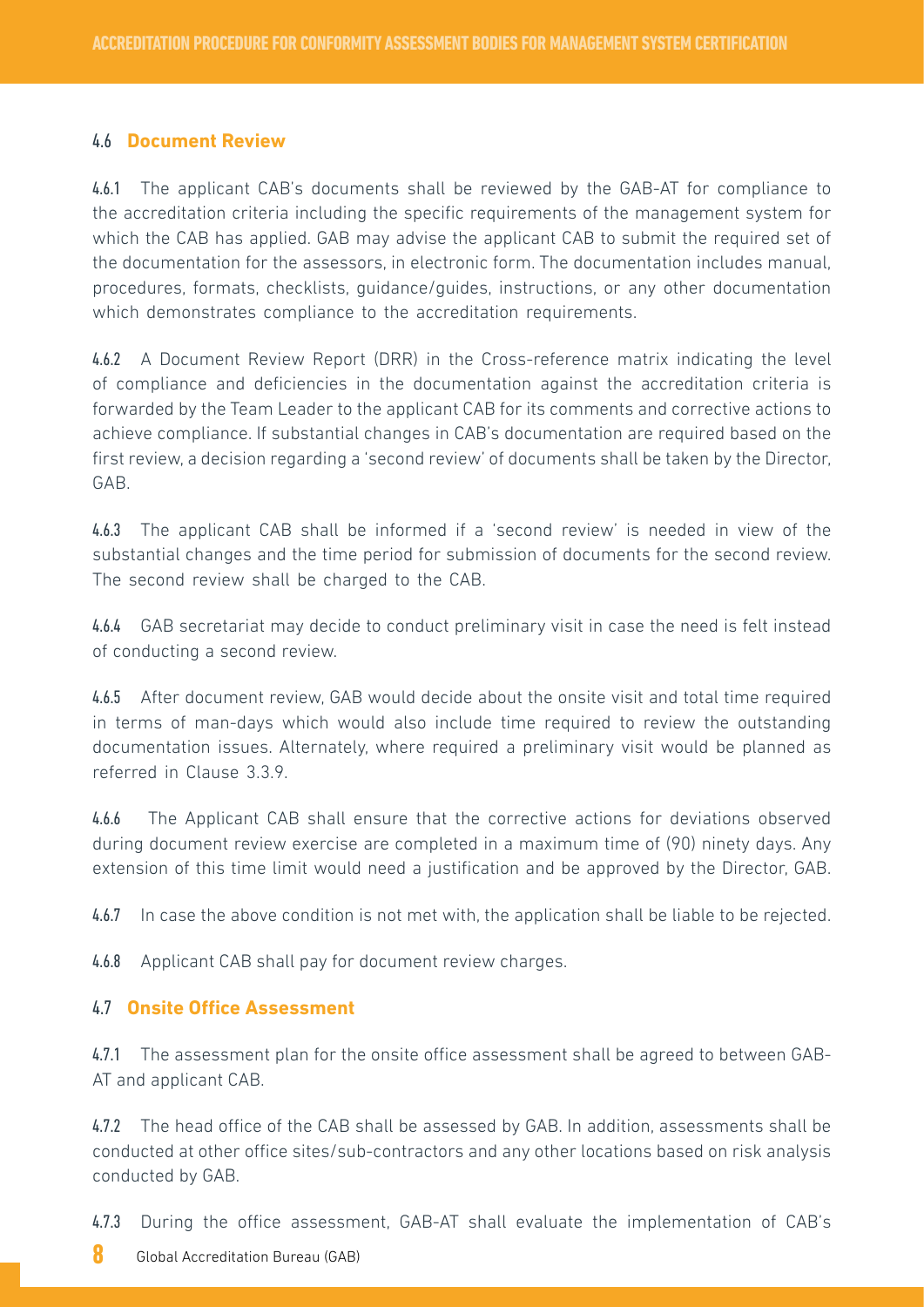management system as per requirements of ISO 17021-1 along with the related standards and documents as mentioned in the accreditation criteria.

4.7.4 In cases where the CAB seeks accreditation to specific Management system standards, requirements of that standard shall be additional to above requirements.

4.7.5 Wherever needed, to demonstrate the competence of the applicant CAB, the applicant CAB may submit documents and records of audits conducted by the applicant CAB with accreditation from other accreditation bodies who are IAF or any regional MRA signatories.

4.7.6 During the office assessment, the Team leader shall confirm that applicant CAB's declarations are correct including their declared branch offices and sub-contractors for confirming critical activities involved. In case information collected during the office assessment requires inclusion of other locations in the assessment programme, including any foreign location, the applicant shall be informed, and the assessment programme shall be modified to cover such locations. Subsequent monitoring at these offices/new locations shall depend on the nature of activities carried out by them and the extent of control demonstrated by the applicant CAB.

4.7.7 During the assessment or on demand at any time, the applicant/CAB shall provide unrestricted access to the locations and documents that pertain and/or relate to the audit process and the scope applied for.

4.7.8 GAB-AT shall explain the non-conformities/concerns observed during the office assessment at the end of assessment in the closing meeting. The non- conformities/concerns shall be provided electronically, in the prescribed format in writing, to the applicant CAB for corrective action plan and further action. The applicant CAB shall respond within stipulated timeline with the root cause analysis, and corrective action plan in response to the NCs. The time required for the closure of the non-conformities and concerns would be as per requirement as specified in this procedure. GAB-AT also provides an opportunity for the applicant CAB to ask any question about the findings and its basis during the closing meeting.

4.7.9 In case of any disagreement on the non-conformities/concerns, the CAB may escalate the matter to Director, GAB. The decision by Director, GAB, in such a case shall be final.

4.7.10 The Team leader shall send a draft report to the applicant CAB, including details of the recommended witness assessments, as per the guidelines of GAB.

4.7.11 Based on the Office Assessment report and the nature and type of non-conformities/ concerns issued, GAB shall advise, at this stage, whether to await completion of the corrective actions to the non-conformities/concerns or to proceed with the witness assessment of audits scheduled to be carried out by the applicant.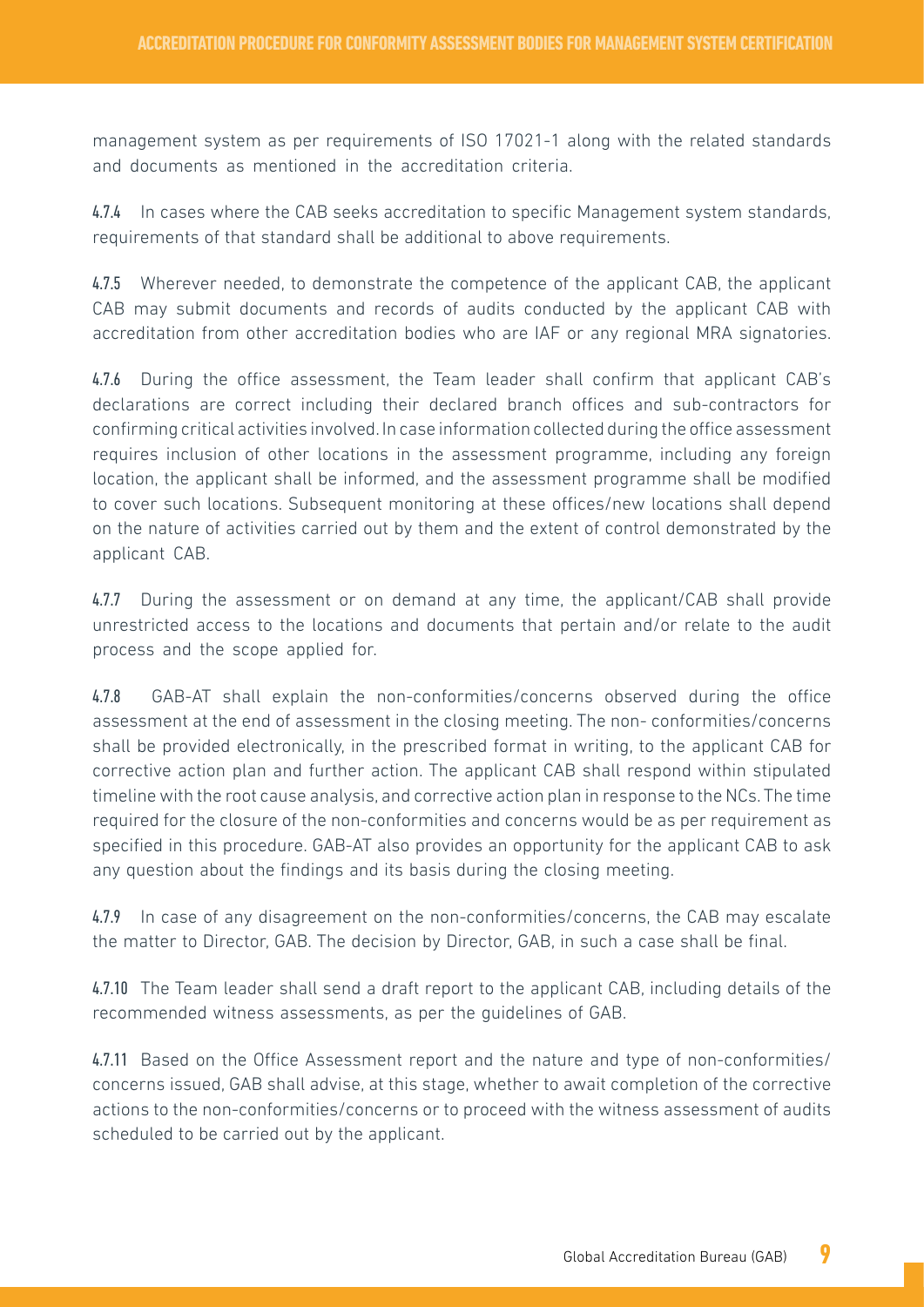#### 4.8 **Onsite Witness Assessment**

4.8.1 Witness assessment selection and planning shall be as per *Annex 1* for each certification scheme. The number of required witness assessments is determined by the scope of the accreditation applied. The witness assessment team, nominated by GAB, shall carry out the witness assessment of the audit as per the CAB's plan.

4.8.2 Witness Assessments are required for all certification schemes. GAB may consider undertaking an integrated management systems audit for more than one certification scheme.

**Note 1:** For all witness assessments, the applicant CAB shall provide, before proceeding for the audit, as a minimum, details of client and audit team that will include, a) Application from client, b) Review of the application, contract review, calculation of the audit time with justification of any reduction made as per IAF-MD5 and signed contract with the client, c) Audit team nomination, d) Evidence of evaluation of demonstrated competence of the auditors in the team, including a copy of the CV of auditors e) Copies of the previous audit report f) audit plan, g) auditing procedure and h) any other document requested by GAB-AT.

**Note 2:** GAB-AT may request for additional documents for review on case to case basis, for offsite review.

**Note 3:** In addition, applicant CAB shall provide details of the location and means of reaching the site(s) for effective planning and preparation of witnessing the audit.

4.8.3 All witness related documentations should be received by GAB-AT at least a week before the scheduled onsite dates, to enable GAB-AT to do the offsite review and prepare itself. Specific certification scheme requirements shall be assessed by GAB-AT during witness assessment(s).

4.8.4 The applicant/CAB shall include all organization facilities and the relevant processes specific to the sector under audit in the audit plan. All the witness assessments, collectively, shall demonstrate the ability of the applicant/CAB to audit all the requirements of the applicable standard and the specific scheme and sector for which the witness assessment is planned/ conducted.

4.8.5 A physical or virtual closing meeting may be held on completion of witness assessments where the applicant/CAB shall be explained and communicated the non- conformities/ concerns observed in writing for corrective action as per the guidelines established by GAB. The team also provides an opportunity for CAB to ask any question about the findings and its basis during the meeting.

4.8.6 In case of any disagreement on the non-conformities/concerns, the CAB may escalate the matter to the Director, GAB. The decision of Director, GAB, in such a case shall be final. Applicant/CAB shall submit its audit report along with the findings raised within (7) seven days to GAB-AT.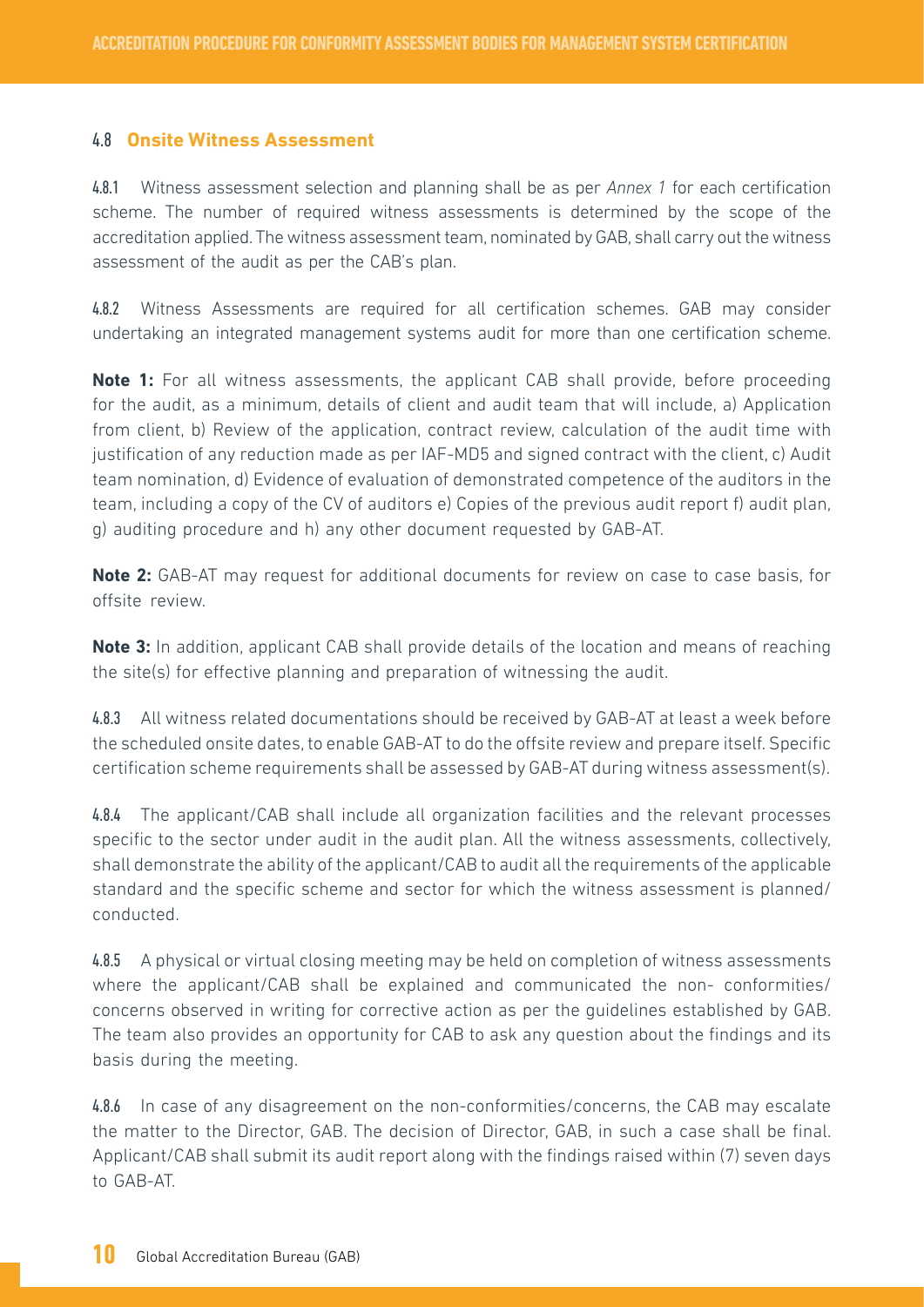#### 4.9 **Assessment Report**

4.9.1 The GAB-AT shall prepare a report at each stage of the assessment – document review, office assessment, branch office assessment, and witness assessments. Non- conformities and concerns, if any, shall be communicated to the CAB representative(s) at the end of each assessment, in writing.

The draft assessment report for each assessment shall be sent by GAB-AT within 10 days of the assessment to the CAB. If no comments are received within (7) seven days of sending the report, then the report is considered as acceptable to the CAB and is deemed final. For any comments received on the report, GAB-AT shall try to resolve them within (10) ten days. GAB-AT shall submit the report at the end of this period along with unresolved comments from CAB to GAB, who would review and/or coordinate, as needed.

4.9.2 For initial accreditation, after completion of various stages of assessments, GAB-AT Leader shall prepare Final Assessment Report based on the Document Review report, Office Assessment(s) and Witness assessment(s) with the recommendations to GAB.

4.9.3 4.9.3 The assessment report shall be prepared and include the following:

- details indicating the level of conformity of the certification body's management
- system against GAB accreditation requirements;
- the non-conformities observed during various stages of the assessment and actions taken by the certification body on the non-conformities;
- Recommendations of GAB-AT and;
- The scope of accreditation recommended based on the assessments

4.9.4 The report shall be prepared as per the laid down guidelines and criteria by the team leader/team members in the prescribed formats.

4.9.5 This draft report would be sent to CAB for review and comments. In case the report sent to the applicant CAB contains any difference from the information presented to the applicant CAB by the GAB-AT at the closing meeting (of each stage of assessment), the same is highlighted and the explanation of the differences shall be provided.

4.9.6 The final assessment report would be reviewed by GAB in cases of initial assessment, reassessment and scope extension. The objective of review of assessment reports is to ensure that the report is as per laid down criteria and guidelines and changes are made where necessary. The modified report, if any, is shared with CAB.

4.9.7 Applicant CAB may support its case with the assessments undertaken on the applicant by other accreditation bodies especially IAF MRA Members. Director, GAB, shall ensure a detailed review, on a case to case basis, and place a report on the same to the Accreditation Committee. The Annex 3 provides norms for using other Accreditation Body's reports for the grant of scopes based on such reports.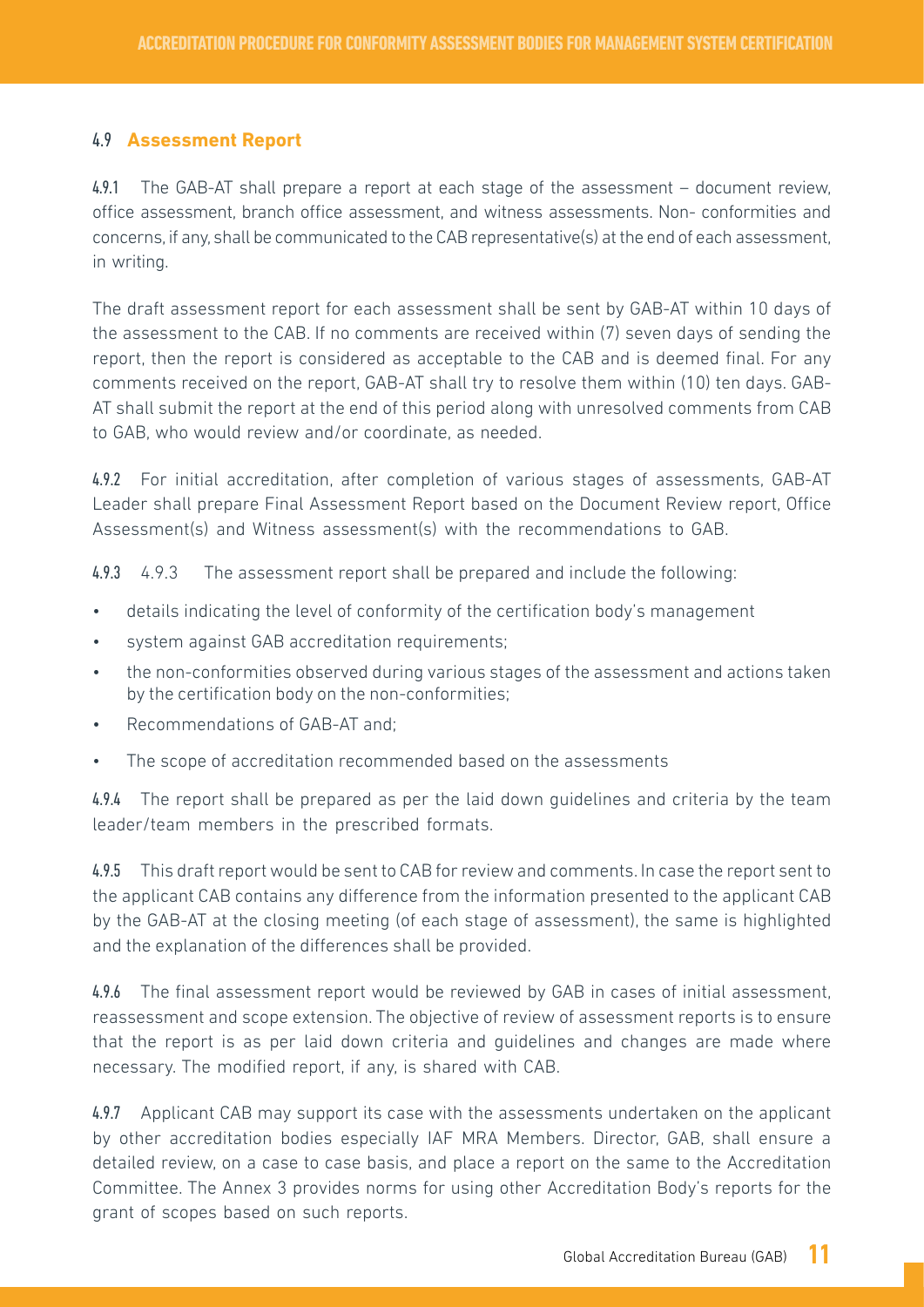4.9.8 In the event of delay in getting witness assessment scheduled for different scope sectors applied for, the applicant CAB may apply in writing to the Director, GAB, for "Partial Assessment of available scopes". The Director, GAB, shall have the right to accept or reject the request.

#### 4.10 **Time Period for Assessment Process**

4.10.1 A typical assessment time for various assessments of the accreditation process is given in Annex 2. Accreditation process for initial assessment should be completed within one year from the date of acceptance of application failing which the application is liable to be rejected.

4.10.2 In the event that the process is not completed within one year, due to delays/deficiencies on the part of the applicant, an extension of one year may be given depending on the results of past assessments and/or applicant body's assessment experience in other certification schemes and/or if the applicant/CAB is accredited by other accreditation body.

4.10.3 The process of closing the non-conformities/concerns and verification of corrective actions shall be completed in the specified time. If the applicant CAB delays the process of satisfactory submission of corrective actions beyond the limits specified, GAB shall have the right to reject the application. The fees paid by such applicant is non- refundable.

4.10.4 Applications pending over 2 years shall be reviewed by GAB for appropriate action including closure. Any extension of time shall be an exception.

#### 4.11 **Accreditation Decision**

4.11.1 GAB shall submit a summary of assessments and its recommendation for each applicant CAB to the Accreditation Committee. The conclusions shall be based on the final assessment report including closed status of non-conformities and concerns as well as any unresolved issues.

4.11.2 The Accreditation Committee is responsible for taking decisions on granting, maintaining, suspending, reducing or withdrawing of Accreditation.

4.11.3 The decisions of the Accreditation Committee shall be based on the assessment report and other relevant information placed before it. The Accreditation Committee in its capacity shall have the right to ask for any further clarifications on the report and information submitted on the applicant's system and the applicant shall not refuse to provide such information.

4.11.4 Based on the available competence and/or the recommendation of the GAB- AT/secretariat, the Accreditation Committee may decide to restrict grant of accreditation to a part of the scope applied for by the applicant.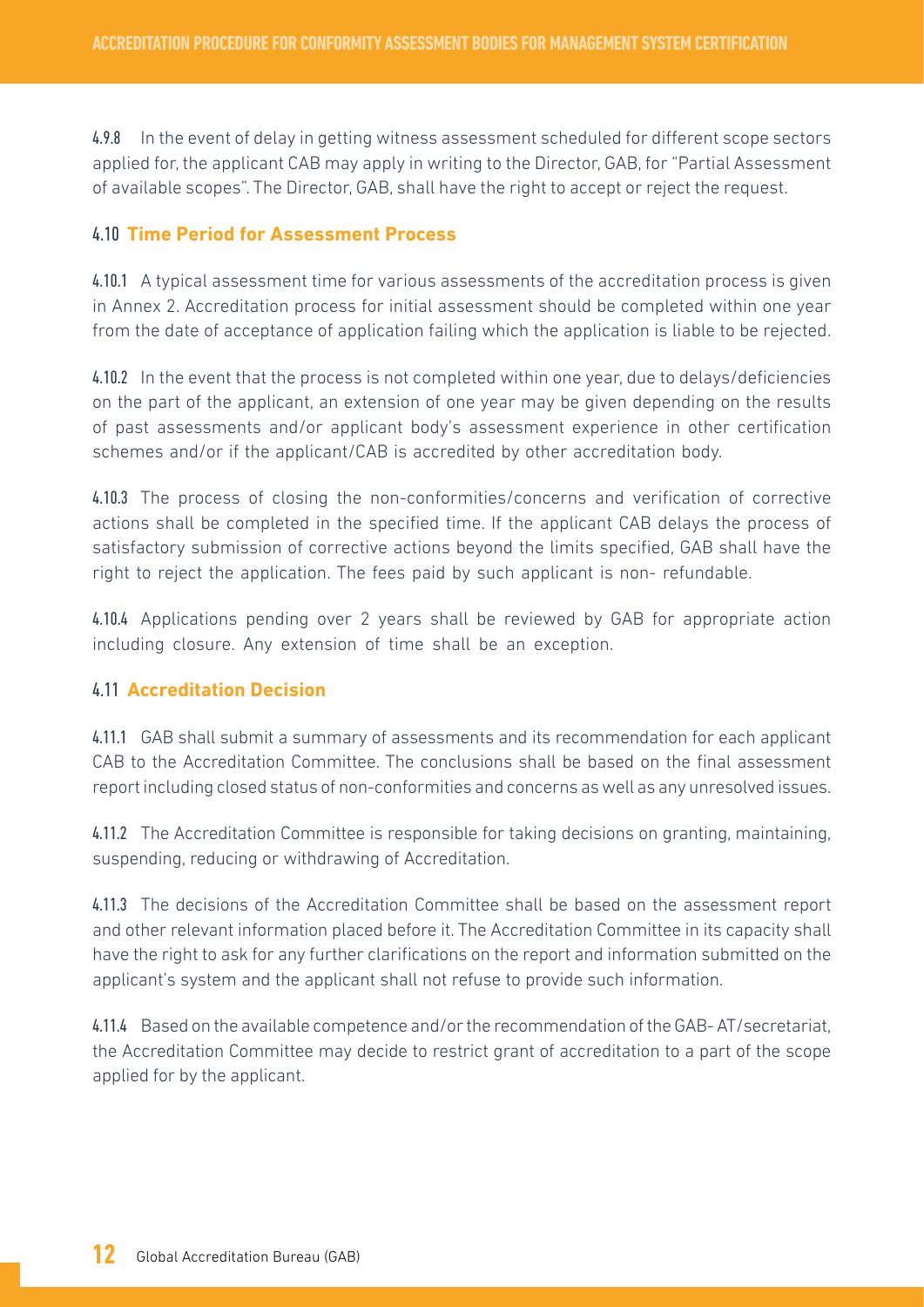# 5. **Conditions for Accreditation**

#### 5.1 **Granting of Accreditation**

5.1.1 The accreditation is granted to an applicant after the following conditions have been met by the applicant body:

- a. The applicant meets the criteria of accreditation and all non- conformities/concerns found against the criteria of accreditation during assessment have been closed to the satisfaction of GAB-AT;
- b. There are no adverse reports/information/complaints with GAB about the applicant regarding the quality and effectiveness of implementation of audit system as per the criteria of GAB and;
- c. The clients of the applicant/CAB are satisfied by the conduct of the applicant body and its audit system.

**Note:** GAB on regular basis, shall obtain through appropriate mechanism, feedback from a few of the clients of the CABs and other stakeholders to assess the integrity and compliance aspects of the CABs.

d. The applicant CAB has paid all the outstanding dues.

5.1.2 The accreditation shall be granted for a period of 4 years and will be subject to continued satisfactory operation of accredited audit GHG programme and reasonable number of GAB accredited certificates being issued by the CAB.

5.1.3 In the event of any adverse issue arising from the reasons specified at points b., c. and d. of clause 5.1.1 above, the applicant body will be given an opportunity to explain its position in writing to GAB and present its case in person to the Accreditation Committee. The final decision shall be taken in respect of granting of accreditation based on facts and the results of such presentation.

5.1.4 5.1.4 GAB would publish on its website, the list of accredited CABs with details of address, scope of accreditation etc., for information and feedback from the industry/ stakeholders.

# 6. **Accreditation Documents**

#### 6.1 **Accreditation Agreement:**

On being informed about the grant of accreditation, two copies of the accreditation agreement shall be signed by the applicant and the applicant shall ensure that the relevant fees are paid.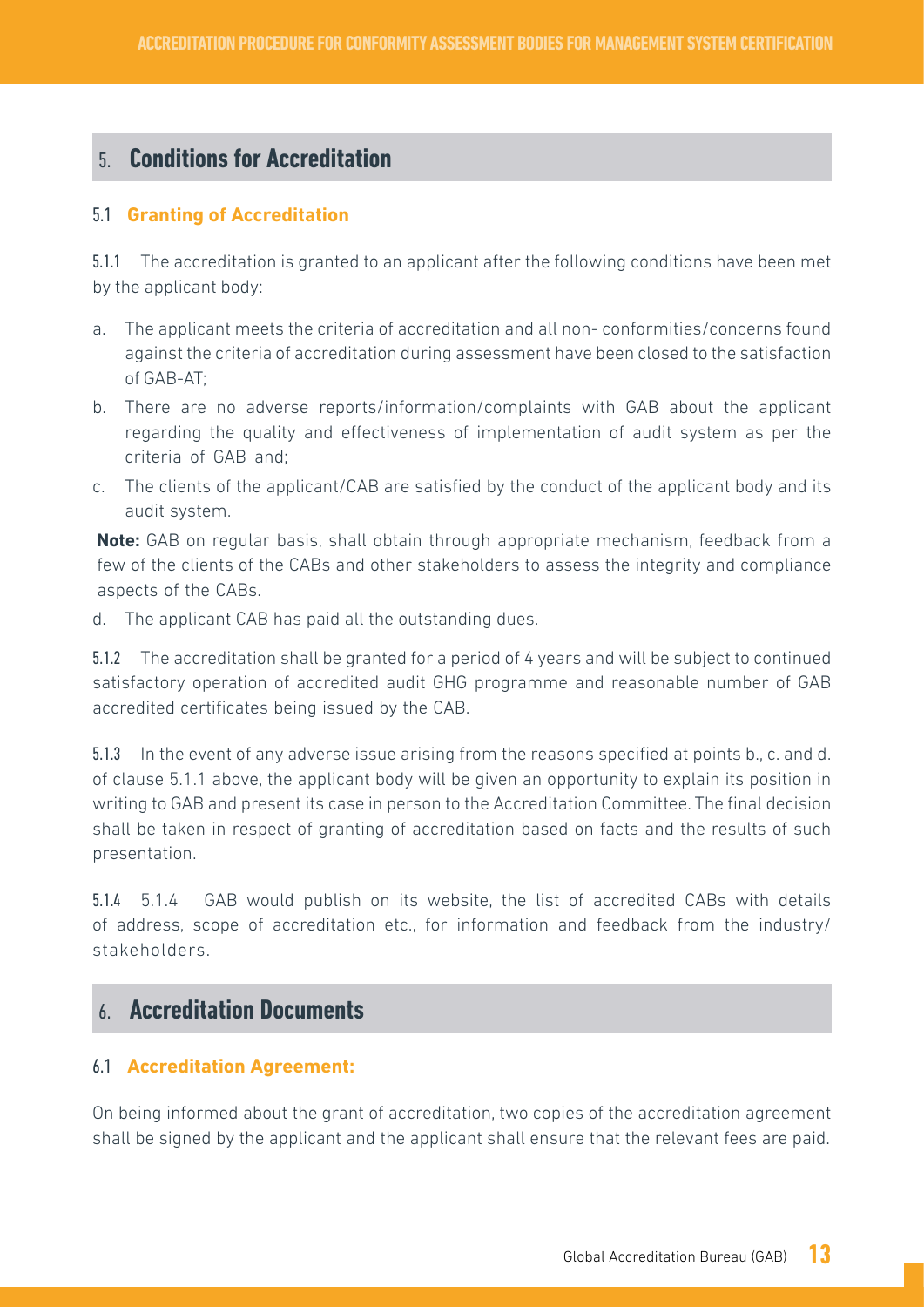#### 6.2 **Accreditation Documents:**

On receipt of the signed agreement and the fee as per the invoice, a set of accreditation documents shall be issued to the applicant body along with the accreditation mark of GAB.

#### 6.3 **Accreditation Certificate:**

The accreditation certificate in the standard template shall include GAB logo, the name of CAB, address of the premises of CAB, unique identification as an accreditation number, the scope of accreditation, and statement of conformity & reference to the accreditation standard.

#### 6.4 **Validity of Accreditation Certificate:**

The accreditation certificate shall be valid for (4) four years from the date of accreditation decision and the date of granting and validity of accreditation will be indicated on the certificate.

#### 6.5 **Maintaining Accreditation**

6.5.1 The accreditation granted to a CAB shall be maintained for (4) four years under the following conditions:

- a. The accredited body continues to meet the criteria of accreditation and all non- conformities/ concerns found against the criteria of accreditation during annual surveillance assessment have been closed to the satisfaction of GAB-AT as per this procedure;
- b. There are no adverse reports/information/complaint with GAB about the CAB regarding the implementation of certification system as per the accreditation criteria;
- c. The organizations who have received certification services of the accredited CAB are satisfied by the conduct of the CAB and its audits and;
- d. The accredited CAB has paid all the outstanding dues.

6.5.2 In the event of any adverse issue arising from the reasons specified at clause 6.5.1 b. c. and d. above, during its accreditation period, the accredited CAB shall be given an opportunity to explain its position in writing to GAB and present its case in person to the Accreditation Committee. The final decision shall be taken in respect of maintenance of the accreditation based on facts and the results of such presentation.

#### 6.6 **Surveillance Assessment**

6.6.1 To ensure that each of the CAB accredited by GAB continues to comply with the accreditation requirements, a surveillance assessment (at the office) shall be carried out annually.

6.6.2 The surveillance assessment shall be consistent with the initial assessment and includes office assessment at head office every year and some of the locations performing critical activities based on risk analysis.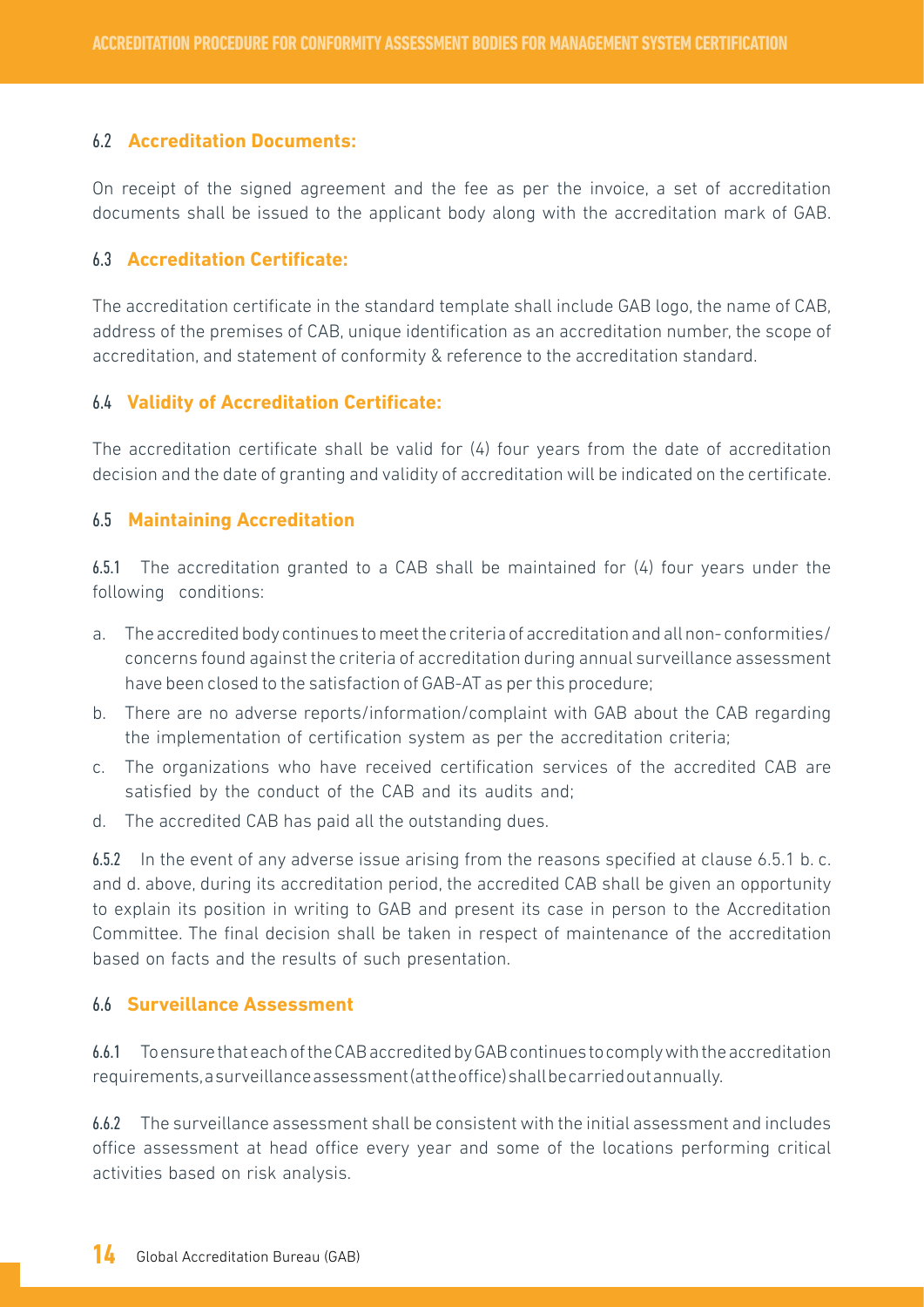6.6.3 All the branch offices/sub-contractors performing critical activities will generally be covered under assessment during one accreditation cycle as per the assessment programme but may be reduced based on risk analysis. Offices other than those performing critical activities may also be assessed.

6.6.4 All groups of scopes for which the CAB has been accredited shall be witnessed during each accreditation cycle. CAB shall provide GAB with complete information on its forthcoming audits, to enable GAB to choose and plan the witness assessment. Witness assessment planning shall be based on complexity, number of certificates issued per sector/scope, number of multisites, integrated management systems, amongst other things as described in Annex 1.

6.6.5 Assessment programme shall be updated annually based on risk analysis, surveillances and witness assessments planned, and scopes witnessed.

6.6.6 The request of other accreditation bodies for Cross-frontier assessments may be clubbed with GAB assessments as requested as per given scope of activities. Assessment plan shall be made accordingly.

6.6.7 Witness assessments, as part of the surveillance, shall be conducted separately based on (6) six-monthly data on number of audits performed by CAB.

6.6.8 The witness assessment programme shall be based on:

- resources available with the accredited CAB;
- number of accredited certificates issued by CAB with GAB accreditation;
- spread of locations:
- single or group facility/projects, complexity and risks involved;
- stakeholders concern and the extent of control demonstrated by the CAB and observations of the office assessment;
- Complexity of the scope (refer to Annex 1) and:
- specific organizations or auditors may be chosen for witnessing.

6.6.9 A plan for witness assessments shall be communicated to the accredited CAB. The decision of GAB related to number of witness assessments shall be binding.

6.6.10 The number of GAB assessors/experts in the witness assessment team would be generally same as in CAB audit team but decided on case to case basis by GAB.

6.6.11 In selection of the client of CAB to be witnessed, besides Annex 1, GAB will consider the following:

- a. Will normally not witness the same auditors that have been witnessed earlier for the given standard and type and;
- b. Will normally not witness a client facility under audit, which has been witnessed earlier.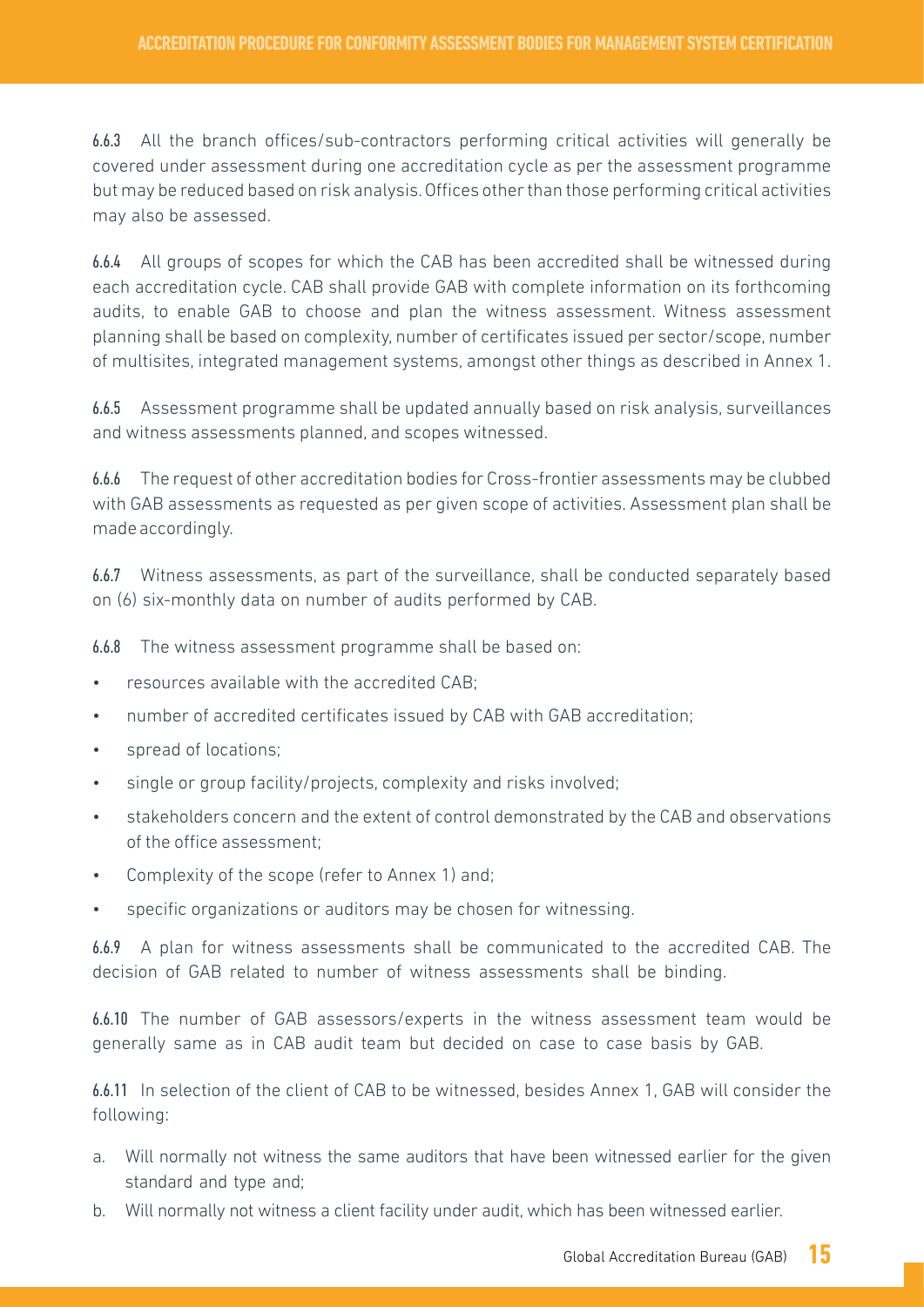6.6.12 The first surveillance assessment shall be conducted within (9) nine months from the date of initial accreditation. However, the accredited CAB, for valid reasons, may seek a postponement of the assessment for a maximum period of (3) three months. Further surveillance assessments would be carried out every (12) twelve months.

6.6.13 For deferring the surveillance, the accredited CAB shall give a written justification and obtain the approval of Director, GAB. It shall be ensured that the gap between two consecutive assessments shall not exceed (15) fifteen months.

6.6.14 The Surveillance Assessment Report and non-conformity reports of each of the surveillance assessment shall be forwarded to the accredited CAB by GAB-AT for taking corrective action as per the laid down criteria for the maintenance of accreditation.

6.6.15 In the event of any critical and or major non-conformity that can affect the CAB process, the Director, GAB, shall inform the accredited CAB and shall call for a time bound corrective action plan. CAB shall be liable to suspension of accreditation keeping in view the seriousness of the non-conformities. The decision for an additional follow up visit to verify the implementation of the corrective action plan as committed by the accredited CAB shall be taken by the Director, GAB, in consultation with the Team leader of the GAB-AT. Such decision shall be binding on the accredited CAB. The cost of the additional visit shall be borne by the accredited CAB. If the accredited CAB has not demonstrated evidence of completion of the corrective action agreed as per committed time period, Director, GAB, shall prepare a status report and submit it along with the summary of the assessment report to the Accreditation Committee for further decision on suspension or reduction or withdrawal of accreditation.

6.6.16 If no critical or major non-conformity is observed during surveillance assessment, the surveillance assessment report shall be reviewed at GAB secretariat and decision of continuation of accreditation shall be communicated to CAB as part of the surveillance assessment report.

6.6.17 The frequency of surveillance assessments may be increased based on the type and nature of non-conformities observed, complaints received, market feedback etc. The accredited CAB shall be informed of the reasons for any change in the frequency.

#### 6.7 **Other Surveillance Activities**

6.7.1 GAB Secretariat may call for information on accredited certificates issued on a quarterly basis and then may decide to seek audit reports on a random basis. The Secretariat would have the reports reviewed and seek any clarification. If a clear deviation from the requirement of the standard is established, then such findings would be raised as non-conformities requiring the accredited CAB to respond. CAB would bear the cost of such reviews.

6.7.2 If the visits indicate satisfactory operation of accredited CAB, then a reduction in normal witnessing could be considered. If, however, the visits reveal unsatisfactory operation of the accredited certification scheme, then GAB Secretariat would advise actions to be taken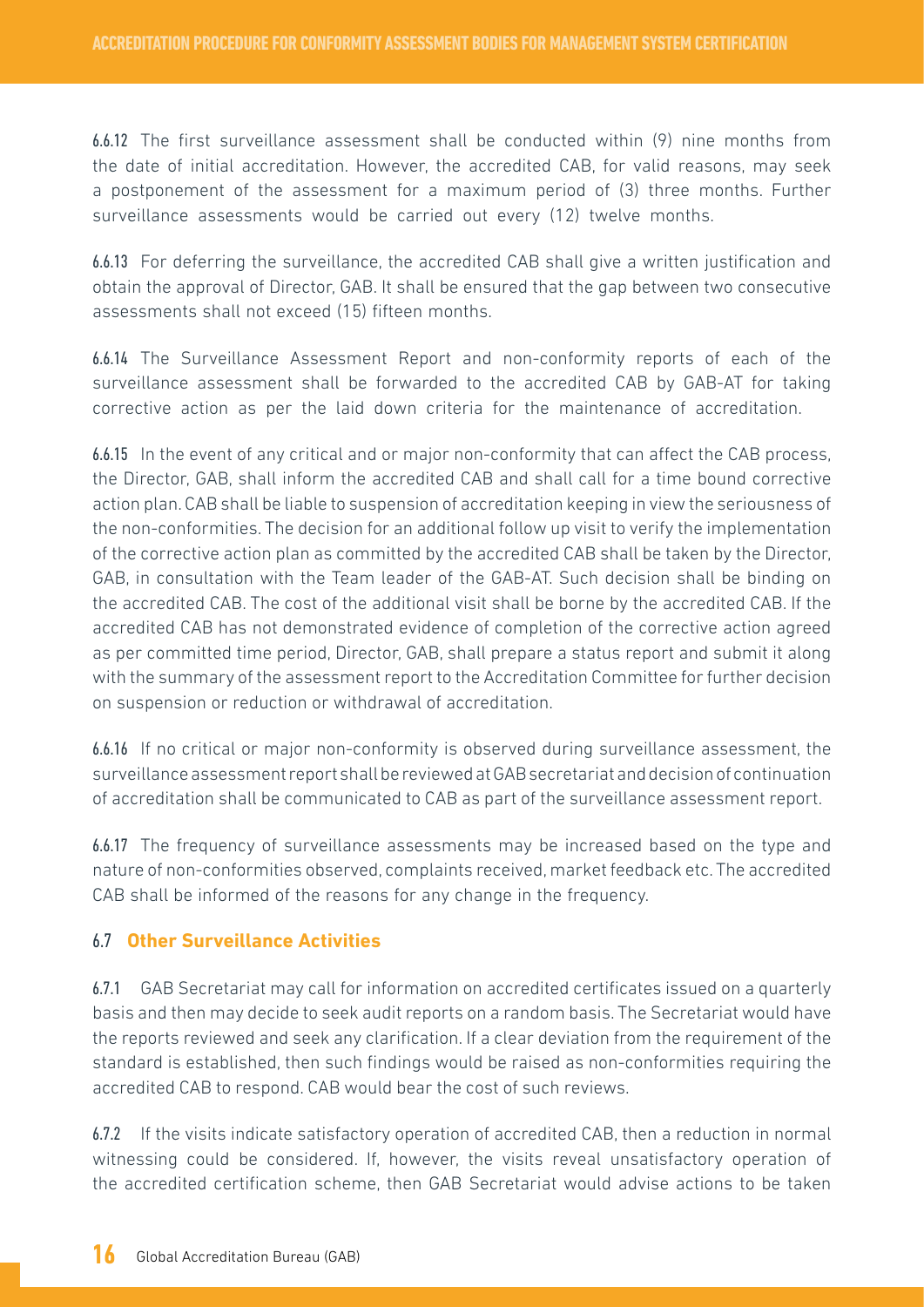which could include a special office assessment, intensified witnessing, witnessing at specific organization which revealed unsatisfactory operation etc.

6.7.3 CAB may opt for such interactions/validation visits in lieu of witnessing on their own. In such cases the number of validation visits required, duration and charges to be levied would be communicated to the CAB by GAB secretariat in advance for acceptance. Selection of samples would be done by GAB Secretariat.

#### 6.8 **Extension / Reduction of the scope**

6.8.1 Extension of the scope shall be allowed under the following situations:

- a. Type A Extension of Scope is requested by CAB, for a complete new or part of new group for which CAB is not accredited and hence makes it necessary to process the application in a manner similar to the initial assessment which includes document review, office assessment, and witness assessment. In this case assessment for same shall be carried out as part of the surveillance visit, by increasing the number of assessor man-days as necessary. Alternatively, GAB or the applicant may ask for a special assessment and;
- a. Type B Extension of Scope is requested for sector, which is within the same group, for which the applicant has already been assessed/accredited for part of the scopes in that group. In this case applicant CAB is required to provide initial competence analysis and availability of competent resources to carry out audit at the organization and/or project level, like initial assessment. Applicant CAB may support its competence claim by supporting its activities under other accreditation body for similar scope and sectors. An office assessment along with the surveillance assessment for the same shall be conducted by GAB. Additional Witness assessment will not be required in such cases.

6.8.2 Where scope extension is requested for during the initial/re-accreditation stage, the request should be made well in advance of the office assessment. Alternatively, GAB may advise the applicant CAB to undertake the assessment separately. GAB will undertake the Scope Extension Assessment off-site/on-site review, as decided on case to case basis.

6.8.3 Scope Extension assessment quotation shall be agreed prior to undertaking the assessment and shall be charged as per prevailing fee structure. The invoice for Scope Extension assessments is sent to the accredited CAB. Further action related to fresh certificate of accreditation, website update, etc. shall be initiated only on timely payment of fee for the extension visit. The procedure followed for the assessment and decision for extension of the scope is similar to the initial assessment as described in this document.

6.8.4 GAB will undertake the reduction of the scopes based on following situations;

- The accredited CAB may like to reduce their scope of accreditation voluntarily;
- In case of inadequate resources and competence as observed during assessments or otherwise;
- In case accredited CAB is placed under partial suspension on account of inadequate resources or due to inadequate competence and;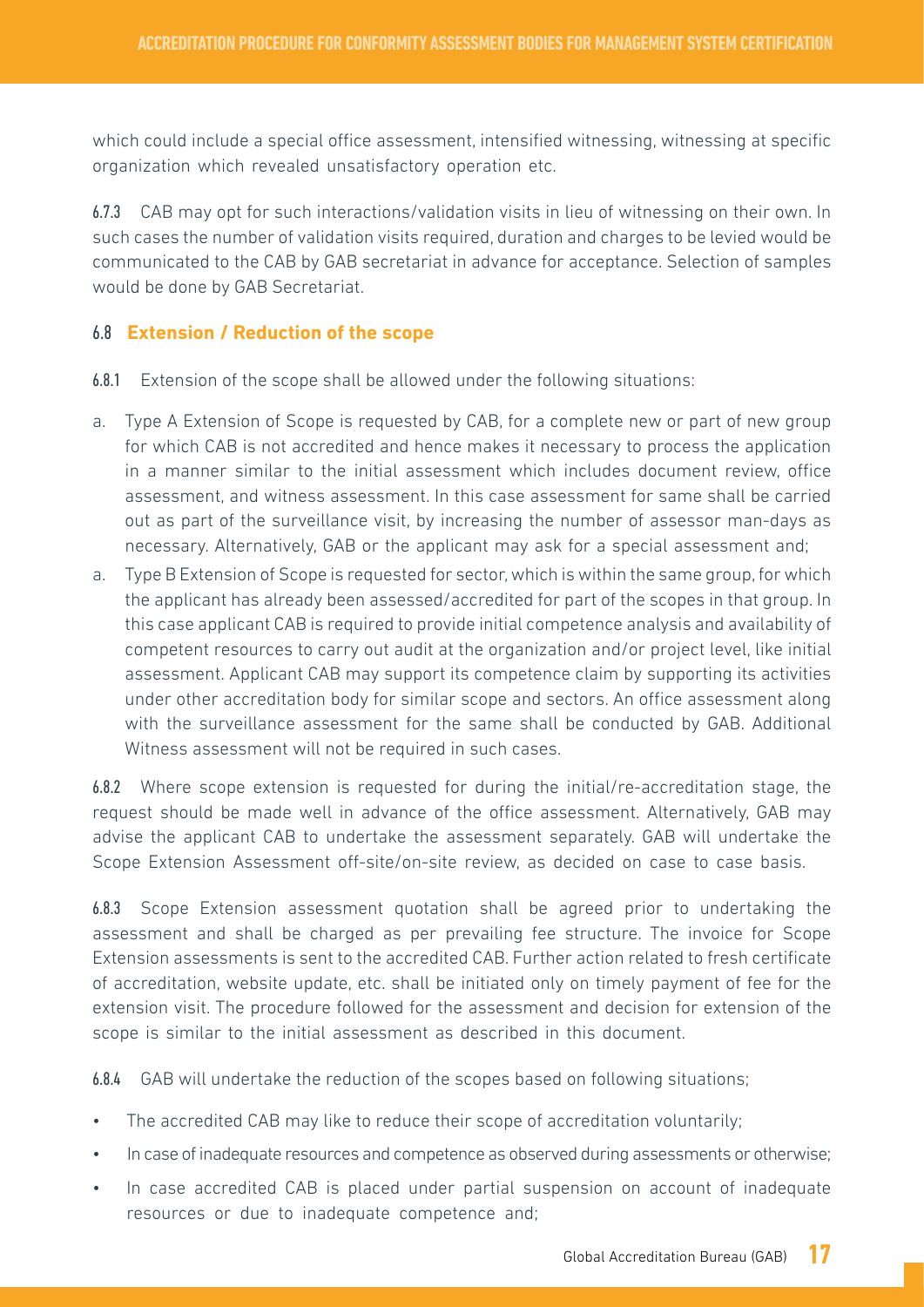• The cases for extension and reduction of scope shall be submitted to the Accreditation Committee for decision.

6.8.5 GAB would publish information about any reduction in the scope and sector of accreditation on its website for information of the industry/other stakeholders.

#### 6.9 **Re-accreditation**

6.9.1 The accredited CAB shall apply for re-accreditation (6) six months prior to expiry of accreditation.

6.9.2 The re-accreditation process followed shall be as per Initial Assessment including Document Review in accordance with the relevant sections described in this procedure.

6.9.3 The office assessment should be organized at least (3) months prior to expiry of accreditation. If the assessment is not organized by the accredited CAB timely to be able to resolve the non-conformities/concerns, it could result in withholding re- accreditation.

6.9.4 The accredited CAB shall also be required to complete the minimum witness assessments as per GAB guidelines and scope during the previous accreditation cycle.

6.9.5 On completion of the re-assessment, the accredited CAB shall initiate the root cause analysis and take corrective actions on the identified non-conformities and concerns, if any, and complete all actions within defined timeline as per GAB criteria to ensure closure of all such non-conformities and concerns. The GAB-AT shall prepare a report of all the aspects of the assessment of the office and witness assessments with recommendations. The assessment report is made in the following parts stating:

- Changes in the accredited CAB and its system;
- Non-conformities/concerns observed during various stages of the assessment, including witness assessments and;
- Level of conformity as assessed for the CAB's management system against
- accreditation requirement.

6.9.6 The re-accreditation assessment report shall be prepared by the team leader as per accreditation criteria in the requisite format. The Director, GAB, presents the report of the reaccreditation assessment with the corrective actions proposed and taken by the accredited CAB to the Accreditation Committee for a decision. In case of minor NCs, acceptance of the proposed corrective action shall be adequate for making a recommendation for maintaining accreditation by GAB-AT.

6.9.7 If the decision by the Accreditation Committee is to grant re-accreditation, a fresh set of accreditation documents shall be issued to the accredited CAB.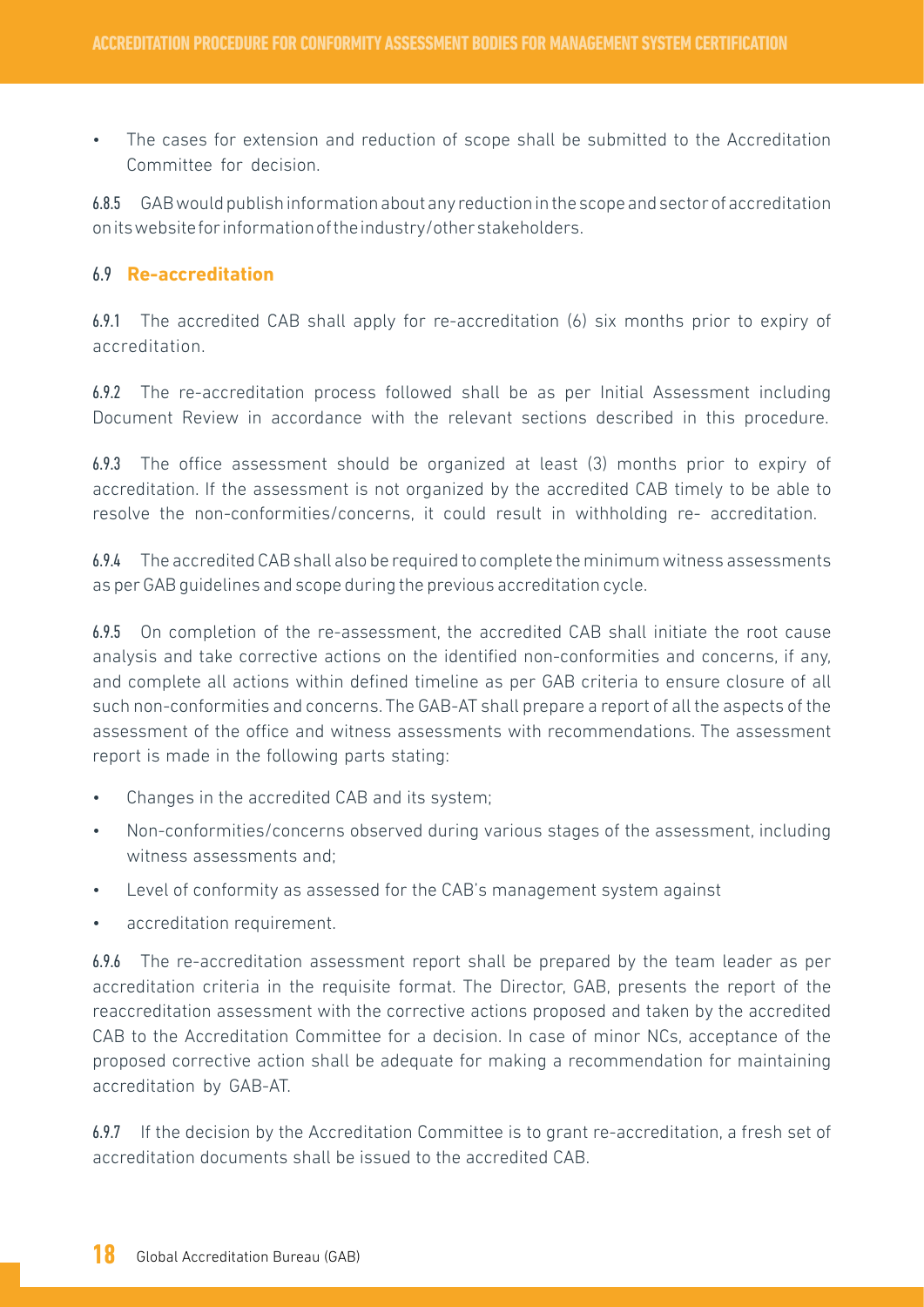6.9.8 The renewal shall be for a period of  $(4)$  four years subject to satisfactory operation of accredited V/V programme by the body and reasonable number of GAB accredited certificates being issued by the CAB.

6.9.9 If the decision of the Accreditation Committee is not favorable, it shall be communicated to the accredited CAB for initiating appropriate actions including any corrective action. GAB reserves the right to suspend/withdraw accreditation based on the decision of the Accreditation Committee.

6.9.10 All reassessment activities shall be completed prior to the expiry of accreditation. In case there is a delay in decision-making, the accreditation may be continued, if the report of the GAB-AT is satisfactory. The decision of the Accreditation Committee shall be binding on the accredited CAB in such cases.

6.9.11 The re-accreditation may be withheld if there are unresolved issues from the reaccreditation assessments and especially if implementation of corrective actions for major/ critical non-conformities are incomplete. The withholding of reaccreditation will generally not be for more than (6) six months. If issues are not resolved by CAB within this timeline, the accreditation would be allowed to expire. In such case if CAB wants accreditation from GAB after the lapse of (6) six months period, CAB shall apply as a fresh applicant. If, however, reaccreditation is granted within (6) six months of expiry, the re-accreditation shall be from the due date and the period from the expiry date to the decision for reaccreditation shall be treated as suspension.

## 7. **Suspension and Withdrawal of Accreditation**

#### 7.1 **Decision on Suspension and Withdrawal of Accreditation**

Accreditation Committee is authorized for taking decisions on suspension, withdrawal of accreditation or revocation of decision of suspension.

#### 7.2 **Suspension of Accreditation (Partial or Full)**

7.2.1 The CAB shall be subject to suspension either fully or partially based on the following conditions (individually or severally):

- a. No/ineffective corrective action in response to the major/critical non- conformities observed during surveillance assessment or reassessment;
- b. Non-payment of outstanding dues;
- c. Any major change has taken place in the legal status, ownership, impartiality etc. without information to GAB;
- d. Any willful misuse of the logo of GAB;
- e. Any willful mis-declaration in the application form;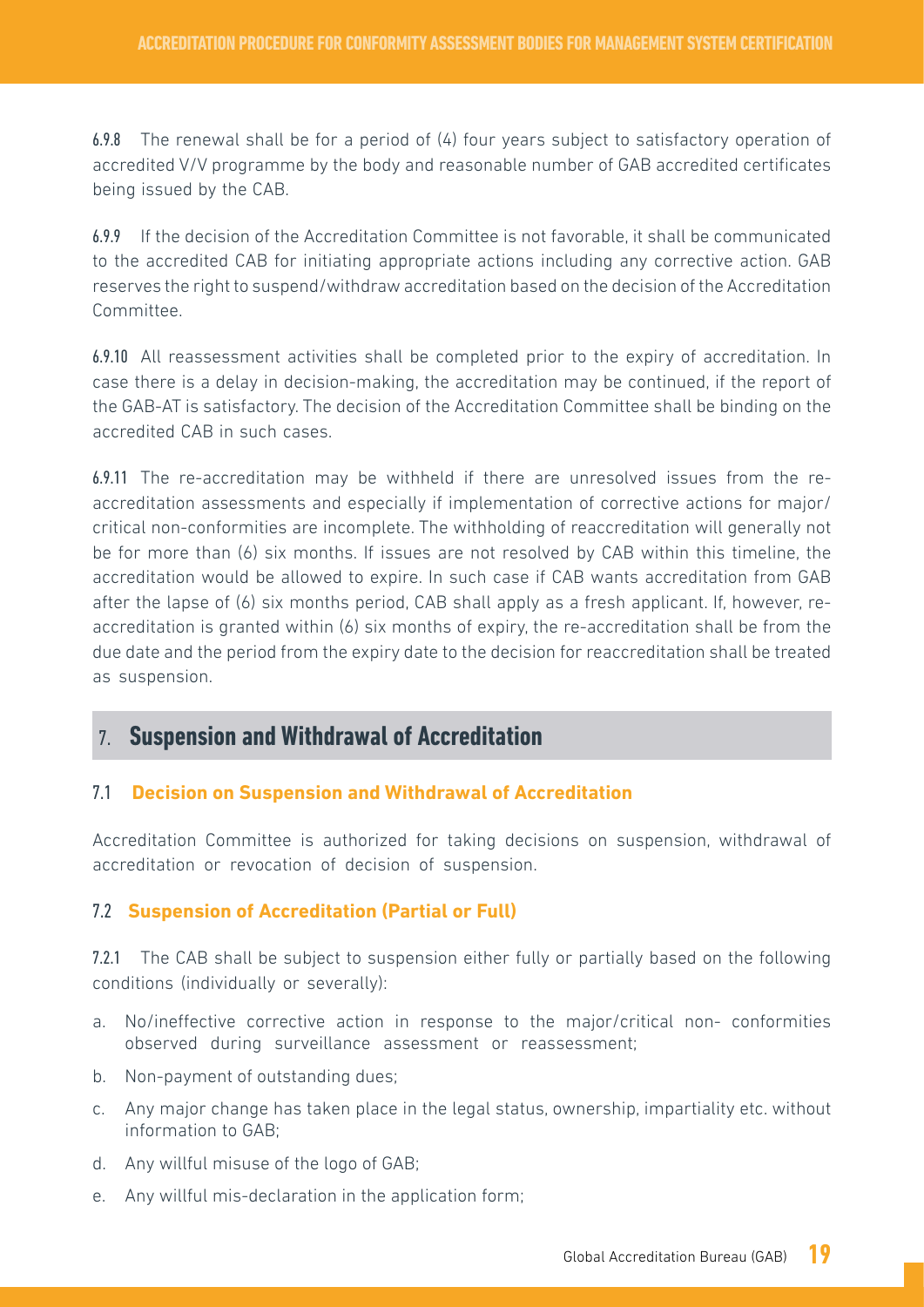- f. Any willful non-compliance with the accreditation agreement;
- g. Any non-compliance with the terms and conditions of accreditation including not undergoing GAB assessments within timelines prescribed;
- h. Inability or unwillingness of accredited CAB, to ensure compliance to the applicable certification standards of the organizations certified by the CAB;
- i. Excessive and/or serious complaints against the certification system of the accredited CAB;
- j. Evidence of lack of control over the Audit process and or willful non-compliance of its auditing procedures;
- k. Evidence of unethical audit practices including providing incorrect information to GAB, faking of audit records;
- l. Non-availability of resources in some of the scopes/technical areas covered under accreditation;
- m. Non-compliance to the revised requirements of the standards before deadline set as per GAB policy and;
- n. Any other situation deemed appropriate by the Accreditation Committee..

7.2.2 A notice citing reasons and intention to suspend shall be sent to the CAB inviting response within (15) fifteen days.

7.2.3 The accredited CAB shall be given an opportunity to explain its position in writing to GAB and present its case in person to the Accreditation Committee. The final decision by accreditation committee shall be taken in respect of suspension of accreditation (Partial or full) on the basis or facts and the results of such presentation.

7.2.4 Notwithstanding the above provision for a representation by the CAB, the Accreditation Committee may decide to suspend accreditation without any notice if there is sufficient evidence of willful misrepresentation of facts or willful non- compliance to accreditation criteria. The period of suspension shall be formally communicated as per the criteria laid down by GAB.

7.2.5 The information about suspension of the accreditation of the audit body (partially or full); would be published on GAB website for information of industry/other stakeholders.

7.2.6 CAB may seek suspension citing its own reasons on voluntary basis.

7.2.7 The suspension would normally not exceed (6) six months. GAB shall have the right to withdraw the accreditation if the accredited CAB does not take suitable corrective action to the satisfaction of GAB-AT appointed to verify the corrective actions, within (6) six months.

7.2.8 For revoking suspension, the accredited CAB shall formally communicate to GAB regarding the corrective actions implemented. The suspension shall be revoked after an assessment has been carried out by GAB-AT to verify that the corrective action has been implemented and is effective in eliminating the reasons for suspension.

7.2.9 In the event of part/full suspension of the accreditation, the accredited CAB shall be informed and shall be barred from issuing accredited certifications for the scopes for which the accreditation has been suspended.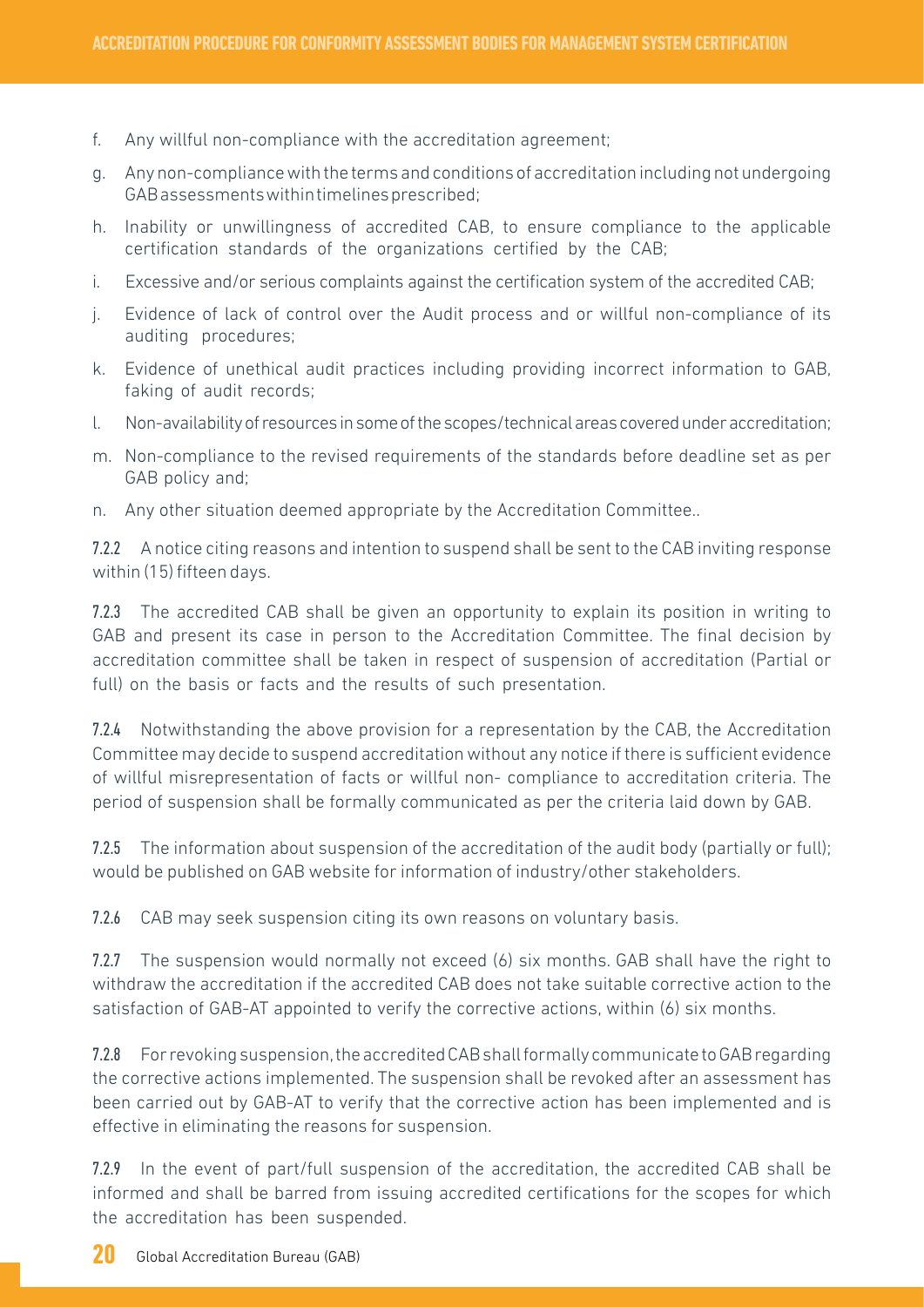#### 7.3 **Withdrawal of Accreditation**

7.3.1 CAB shall be subject to withdrawal of accreditation based on the following conditions individually or severally:

- a. If an accredited body voluntarily relinquishes its accredited status;
- b. If the non-conformities are not appropriately addressed despite suspension for a period of (6) six months;
- c. If no action is taken by the accredited body in response to the suspension on any other grounds;
- d. Complaints are received about the audit process/certified organizations and established to be based on facts;
- e. If there is any evidence of unethical conduct or fraudulent behavior and;
- f. Any situation which is serious enough to warrant withdrawal.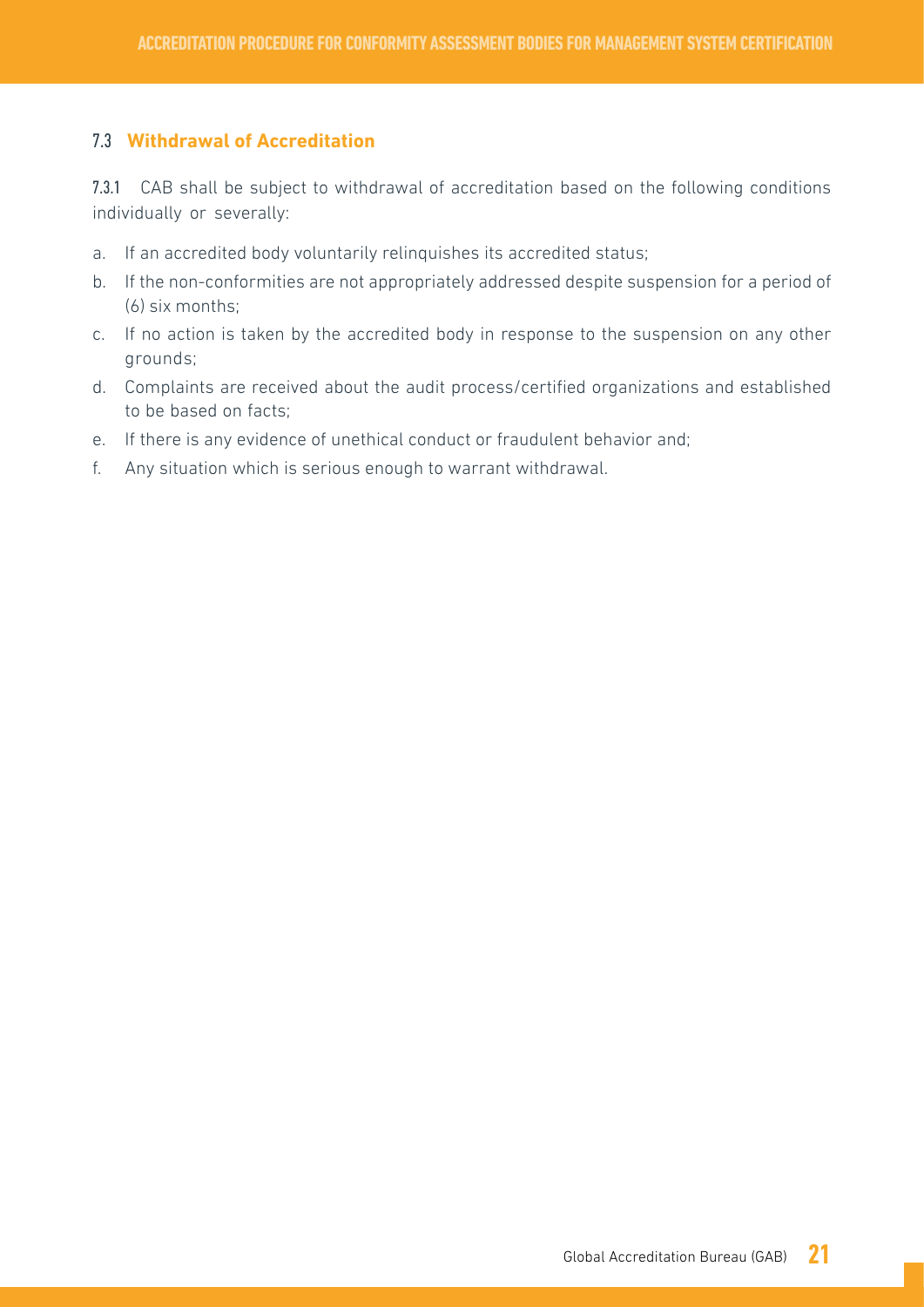7.3.2 A notice of the intention to withdraw accreditation and citing reasons shall be sent to CAB. The CAB shall respond within (15) fifteen days.

7.3.3 The accredited CAB shall be given an opportunity to explain its position in writing to GAB and present its case in person to the Accreditation Committee. The final decision shall be taken in respect of withdrawal of accreditation based on facts and the results of such presentation.

7.3.4 The withdrawal of accreditation shall be formally communicated to CAB by GAB.

7.3.5 GAB would publish information about withdrawal of accreditation on its website for information of the industry/other stakeholders.

7.3.6 In the event of decision to withdraw accreditation, CAB shall return the original of accreditation certificate and the enclosure of scopes to GAB and to stop using the accreditation mark of GAB forthwith. The Director, GAB, shall also notify the legal course for initiating any penalty of such misuse if it is reported and found supported by facts and evidences.

7.3.7 Withdrawal of accreditation may have consequences for clients of CAB having valid certificates. CAB shall inform all its clients appropriately regarding the consequences on the accredited certificates issued by the CAB.

7.3.8 Following withdrawal of accreditation, CAB would be eligible to seek fresh accreditation as a new applicant only after a lay off period of minimum (1) one year.

#### 7.4 **Public Information of Suspension or Withdrawal of Accreditation or Withholding of reaccreditation or reduction of scope.**

7.4.1 The information about reduction of scope, suspension (partial or full), withdrawal or withholding of reaccreditation shall be placed on GAB website in the list of accredited bodies. GAB may also make a public declaration by other means, like newspapers, if required. The charges for making the information public through newspapers shall be recovered from CAB involved before revoking the suspension or renewal of accreditation.

7.4.2 The information so published in public media will be open for the feedback from the industry/other stakeholders. Any feedback so obtained at any stage of accreditation, shall be addressed by GAB appropriately.

# 8. **Non-Conformities and Corrective Actions**

#### 8.1 **The Non-conformities observed shall be classified in three categories:**

- 8.1.1 Critical:
	- Any evidence that indicates that the certification issued by the CAB may not be based on sound judgment, objective evidences and may not be a true reflection of the compliance with certification requirements.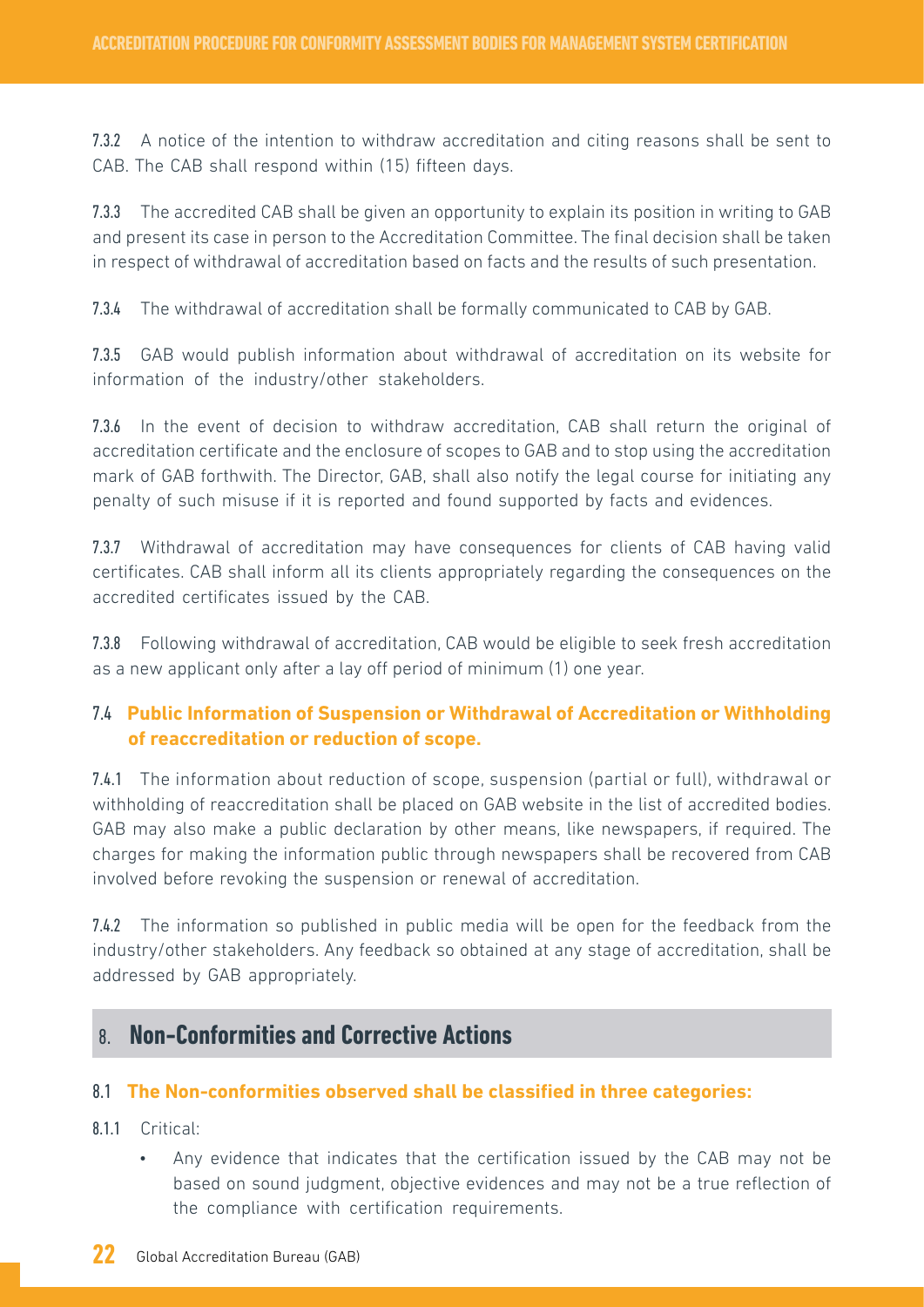- Any failure of implementation of certification rules as per accreditation criteria and raises doubts on the operation and practice of certification and the results of the certification system being operated by the CAB.
- Any evidence that indicate possibility of fraudulent/irregular behavior by the CAB, such as issuance of accredited certification without verifying the objective evidences, violation of impartiality requirements indicating an unacceptable threat to impartiality, issuance of certification based on inadequate evidences, or willful overlooking of objective evidences, etc.
- Critical non-conformities shall call for immediate correction and corrective actions by CAB based on appropriate root cause analysis. Such actions shall be completed, and non-conformities addressed within (30) thirty days of the date these have been raised by GAB-AT. Critical NC shall be brought to the immediate notice of Director, GAB, by the Team Leader of GAB-AT. CAB may be liable for suspension/withdrawal of accreditation with due notice if such NCs are raised even as it takes action to address them. In case the corrective action is not completed within the stipulated time frame, the accreditation may be liable for suspension partially or completely or withdrawal based on the nature of non- conformity.
- 8.1.2 Major Non-conformities:
	- Any evidence that casts doubt on the system of certification and is less severe than in case of the critical (which bring into question the validity of certification issued) and is evident in failure of certain elements of the criteria individually (e.g. absence of liability insurance or internal audit system not working). It may have less direct impact on the certification system and its results or any minor non- conformities that have not been acted upon within the stipulated time frame. Several minor nonconformities associated with the same requirements or issue may be considered as major non-conformity if it indicates a systemic failure.
	- Major non-conformities shall call for the early correction and corrective actions based on appropriate root cause analysis. Such actions shall be completed, and nonconformities addressed within (60) sixty days of the date these have been raised by GAB-AT. In case the non-conformity is not addressed within the stipulated time frame, the accreditation may be liable for suspension partially or completely based on the nature of the non-conformity.
- 8.1.3 Minor Non-conformities:
	- Any evidence that indicates a non-compliance to the accreditation criteria and the application documents, which has limited or negligible impact on the certification system and its results.
	- Minor non-conformities shall be addressed and corrected as early as possible but not later than (3) three months (90 days) from the date these have been raised by GAB-AT.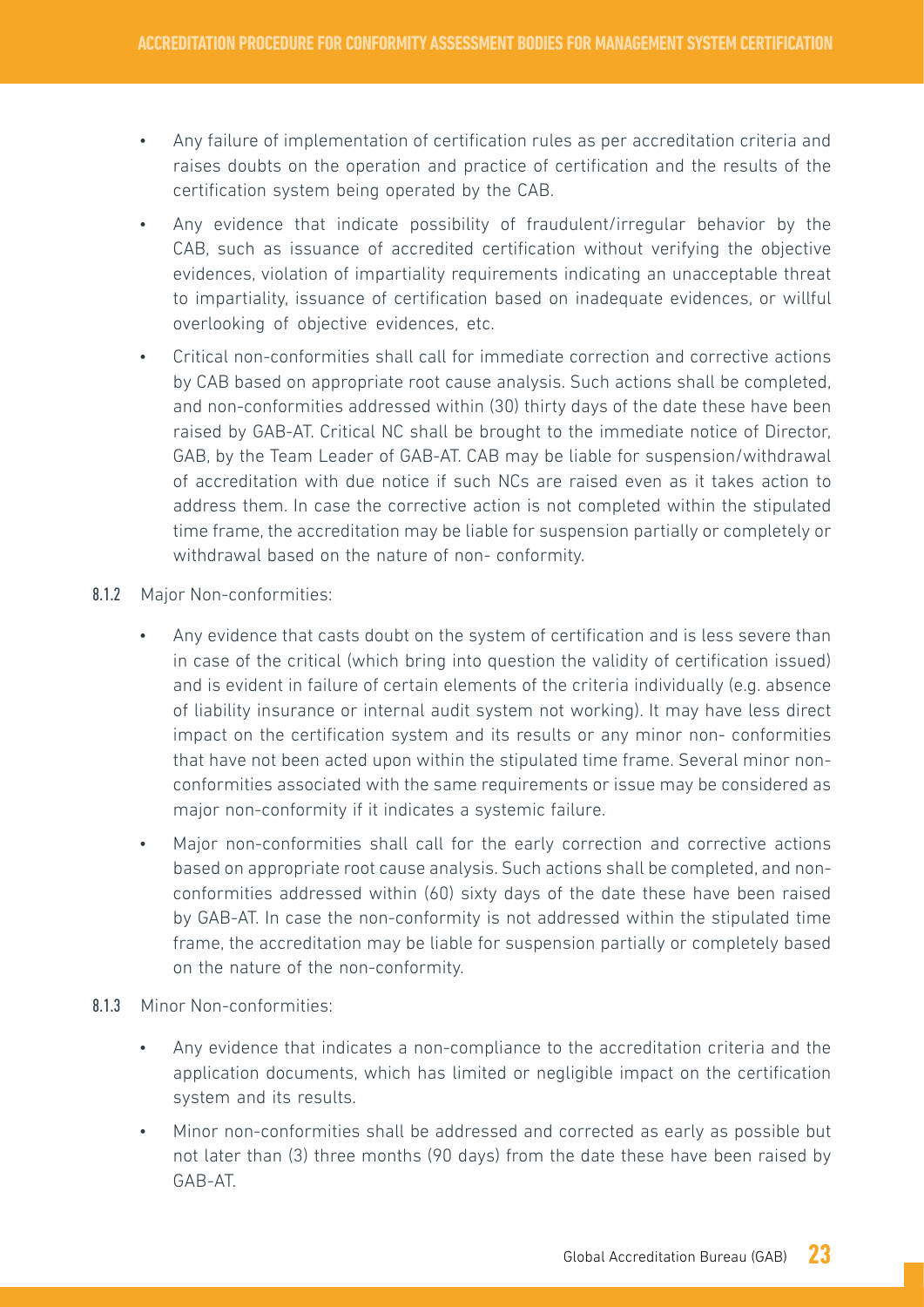In case of NCs (Critical, Major & Minor), CABs will be required to undertake appropriate root cause analysis before deciding the corrective action.

**Note 1:** Multiple Minor NCs with related impact on the system of CAB shall result in a Major non-conformity based on the judgement of the GAB-AT.

**Note 2:** NCs remaining unresolved after the prescribed timelines are liable to be upgraded to the next higher category.

#### 8.1.4 Concerns:

GAB-ATs may also raise concerns under the following circumstances:

- Minor gaps/inadequacies observed, in CAB documented system or practices, which do not directly amount to non-compliance. However, if no action is taken, they are likely to result in non-conformities;
- Issues observed during witness assessments, which may require further review and assessment of the systems of the CAB in the office;
- Findings of minor nature where, in the judgement of the GAB-AT, root cause analysis in not required;
- Issues from documentation review, minor in nature, which have remained unresolved subsequent to office assessment, where the practice of the CAB was observed to be complying with the requirements of the standard and;
- Concerns are findings which do not require the CAB to carry out any root cause analysis. It can directly inform the correction/corrective actions it has taken or intends to take (where it would take time). In certain cases, where these are unresolved issues from documentation review, GAB AT may ask the CAB to submit the evidence of Corrective actions for the resolution of the concerns.

8.1.5 The CAB shall be given two chances/iterations each for review of corrective actions at proposal stage and implementation stage, for closure of non-conformities/concerns. From third chance/iteration onwards, every iteration would be charged for the additional review accordingly (minimum 0.5 man-day as decided on case to case basis).

8.1.6 The time for addressing the NCs/Concerns shall be reckoned from the day the nonconformities are handed over to the CAB.

8.1.7 Non-conformities of critical or major nature shall normally call for a follow up visit either to the office or on-site as per recommendation of the GAB-AT. Such a follow up visit shall be charged as per prevailing fee structure.

8.1.8 During the onsite office assessment, if it is observed that the corrective actions in response to any previous minor non-conformity or concerns, is not effective, the same issue will be raised again by upgrading concern to minor non-conformity and minor non-conformity to major non-conformity.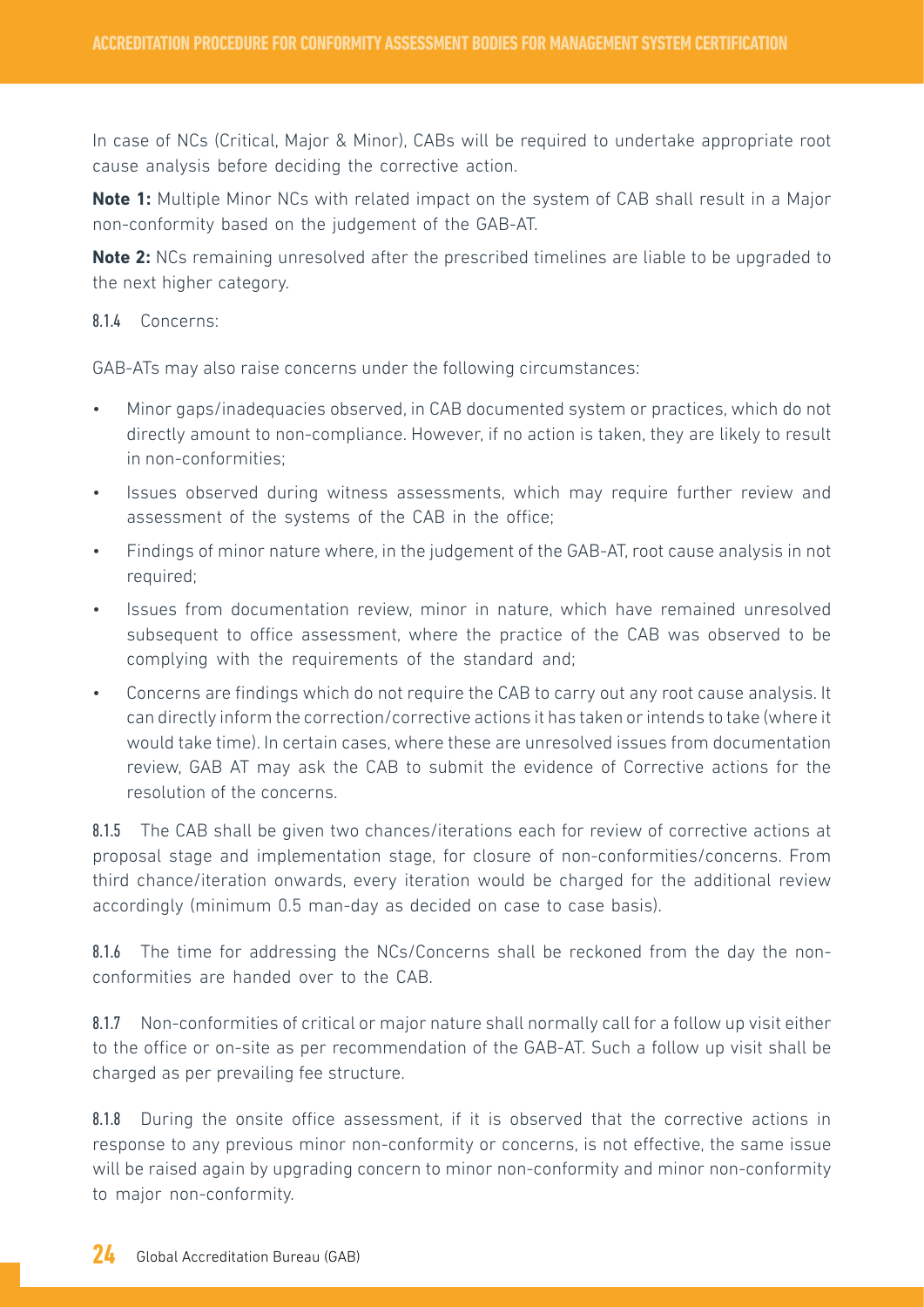**Note:** GAB-AT may also identify opportunities for improvement and include the same in the assessment report for the benefit of CAB.

## 9. **Changes in the Accredited CAB**

- 9.1 As part of application for accreditation applicant/accredited CAB undertakes to inform GAB within (30) thirty days if any change takes place in its status or operation that affects its:
	- a. Legal, commercial or organizational status;
	- b. Organization and management, for example key managerial staff;
	- c. Policies or procedures, where appropriate;
	- d. Premises;
	- e. Personnel, equipment, facilities, working environment or other resources, where significant;
	- f. Capability to undertake certification activities;
	- g. Scope/sectors of accredited activities;
	- h. Conformance with the requirements of the accreditation criteria;
	- i. Addition/Closure/Cancellation of any new branches/sub-contractors, in local or foreign locations where clients are located, or operations related to audit are performed;
	- j. Any complaint/feedback of serious nature received from intended user/ stakeholders on its performance as a CAB and;
	- k. Any other force majeure condition rendering accredited CAB incapable and unable to discharge its normal functioning.
- 9.2 On receipt of the information of change in any of the above parameters, the Director, GAB, decides whether a special assessment is necessary, or the change will not affect the operation of the audit system within the accredited scope and sector. If the Director, GAB, recommends a special assessment, such special assessment shall be charged as per prevailing fee structure. The invoice for such special assessment is sent to the accredited CAB. The procedure of surveillance assessment is followed for such assessments.
- 9.3 During regular surveillance the accredited CAB shall be required to confirm if there are any changes in its status or operation as mentioned in clause 9.1 above or any other aspect that will affect the ability and capability of CAB to perform its certification activities, since the last assessment. This shall be verified by GAB-AT and included in the surveillance report.
- 9.4 In case an accredited CAB is found to have given willful wrong/incomplete declaration, GAB shall initiate suitable action and shall reserve the right to suspend/withdraw accreditation.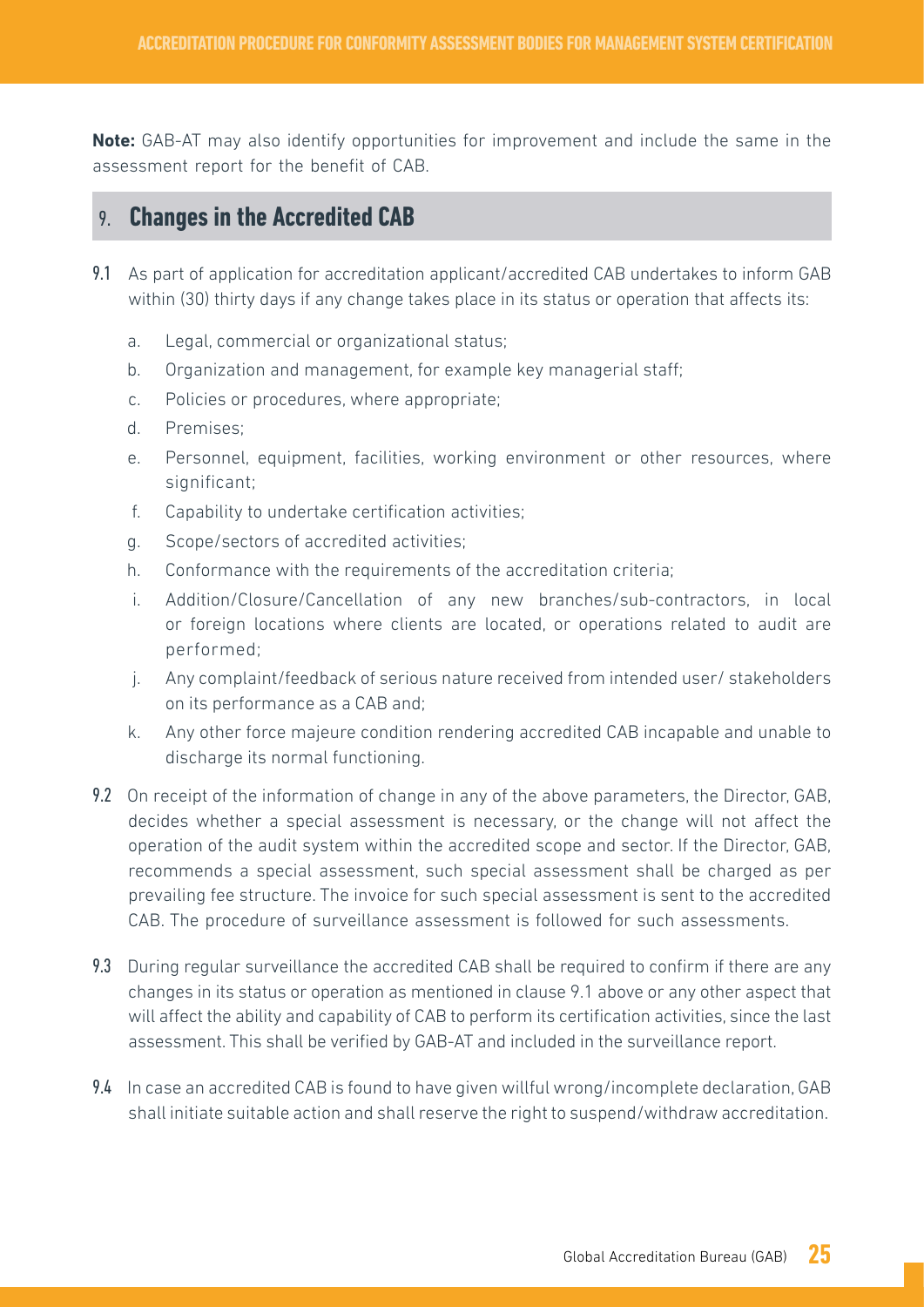## 10. **Fee Payable for the Accreditation Process**

- 10.1 The approved fee structure of GAB shall apply for 'Management System Certification" accreditation programme. The current approved fee structure is available on the website of GAB.
- 10.2 The total fee shall depend on the actual assessment days and other parameters as specified in the fee schedule. Appropriate invoices with payment terms shall be raised by GAB.
- 10.3 Each accredited CAB shall pay annual fee as identified in the current approved schedule. Appropriate invoices will be generated by GAB at the beginning of the financial year.
- 10.4 GAB shall have the comprehensive rights to revise the fee schedule at the end of every financial year.
- 10.5 Travel expenses and local travel shall be paid/arranged by the CAB directly. If GAB incurs the travel and local travel costs, a service charge of 10% shall be included as indicated in fee schedule.
- 10.6 GAB shall take the following actions if any applicant or accredited CAB fails to pay the fee and charges as invoiced.
	- Stop further processing of the application;
	- Does not offer accreditation;
	- Suspend and/or withdraw the accreditation and;
	- Initiate legal action as appropriate to recover the outstanding invoice.
- 10.7 If the applicant CAB fails to pay the invoiced fee within (30) thirty days, the application for accreditation will be rejected. In the event of the rejection of the application on account of non-payment of fee, any partial fee paid till date shall not be refunded.
- 10.8 Fees for any assessment on foreign locations carried out by the local accreditation body shall be charged at the current rates of the local accreditation body.
- 10.9 Additional charges may be levied on the applicant CAB on account of following and as described in their relevant sections:
	- Corrective Actions Review resulting from Document Review;
	- Corrective Actions and Implementation Review resulting from non-conformities beyond two attempts;
	- Scope Extension Reviews and Assessments;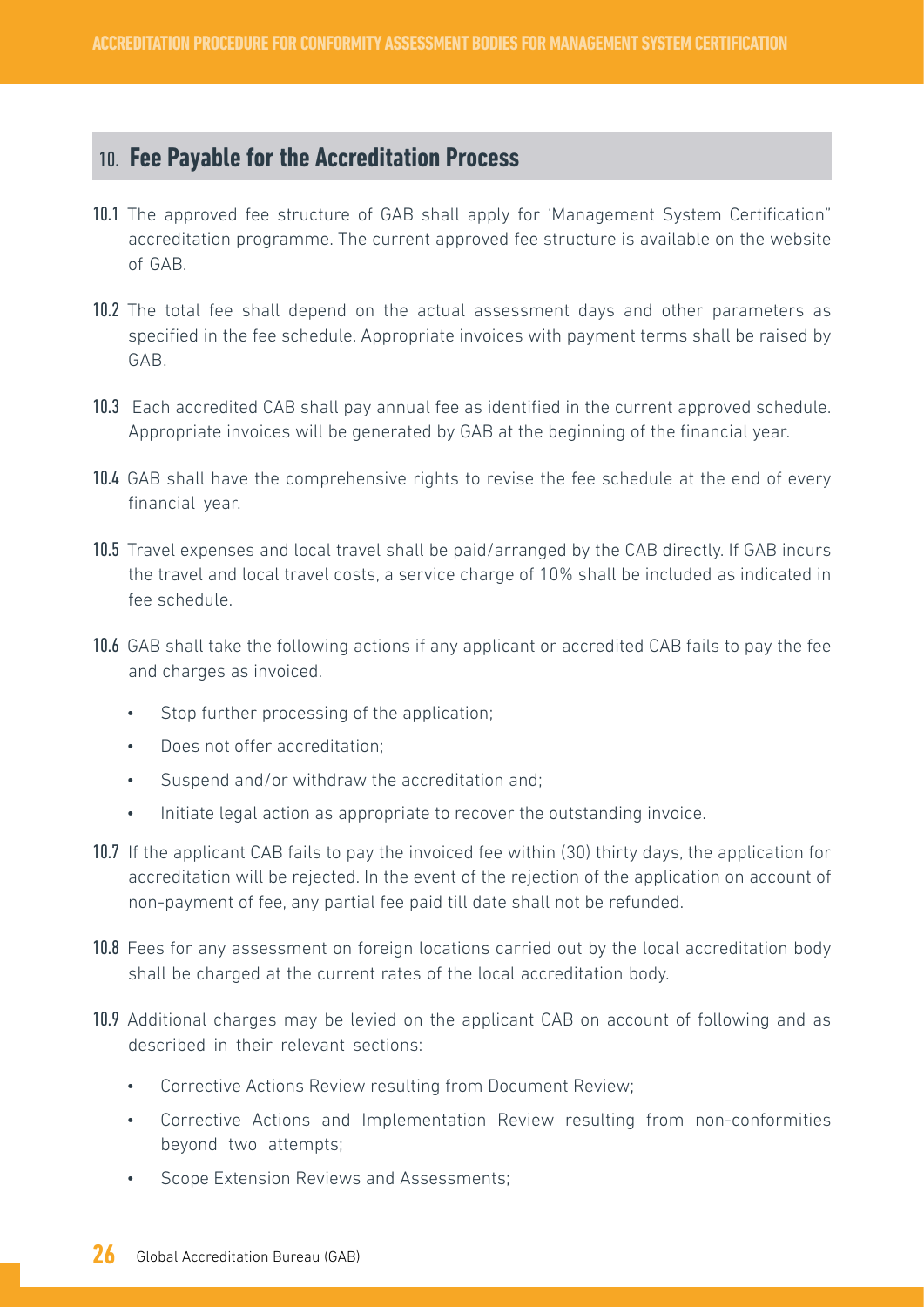- Providing GAB accreditation application documents for the accreditation programme for management system certification on specific request, where they are available on GAB's website as well;
- Unscheduled visits or assessments resulting from changes in the accredited system of CAB;
- Market surveillance/feedback or complaint/dispute/appeal analysis;
- Foreign location assessment of the client or office of accredited CAB and;
- Any other reason upon the discretion of GAB after consultation with the applicant/ CAB.

# 11. **Complaints**

- 11.1 Any person or body has the right to send a complaint on the activities and actions of GAB and its procedures.
- 11.2 The complaint must be made in writing to GAB with complete details of the complainant and description of the complaint. The complaint shall be handled as per the Complaints procedure.
- 11.3 If the complaint has no details of the complainant or the description is not adequate, GAB shall have the right of dealing with such complaint as deemed appropriate.

11.3.1 If the complaint is against the non-compliance of accreditation criteria by any applicant/CAB, then GAB shall encourage the complainant to utilize the procedure for complaints of the respective applicant/CAB. GAB may carry out an investigation in accordance with the procedure. If the complaint is resolved without undertaking any travel or additional assessment, no financing shall be needed for such resolutions. If the resolution calls for undertaking travel and assessment, the cost shall be borne by the defaulting party.

- 11.4 The report of the analysis is sent to both the parties along with the invoice as applicable to recover the cost of such complaint analysis.
- 11.5 The Director, GAB, or nominated person shall follow each complaint to conclusion and initiate possible corrective actions.
- 11.6 The Director, GAB, shall maintain record of complaints and corrective actions taken.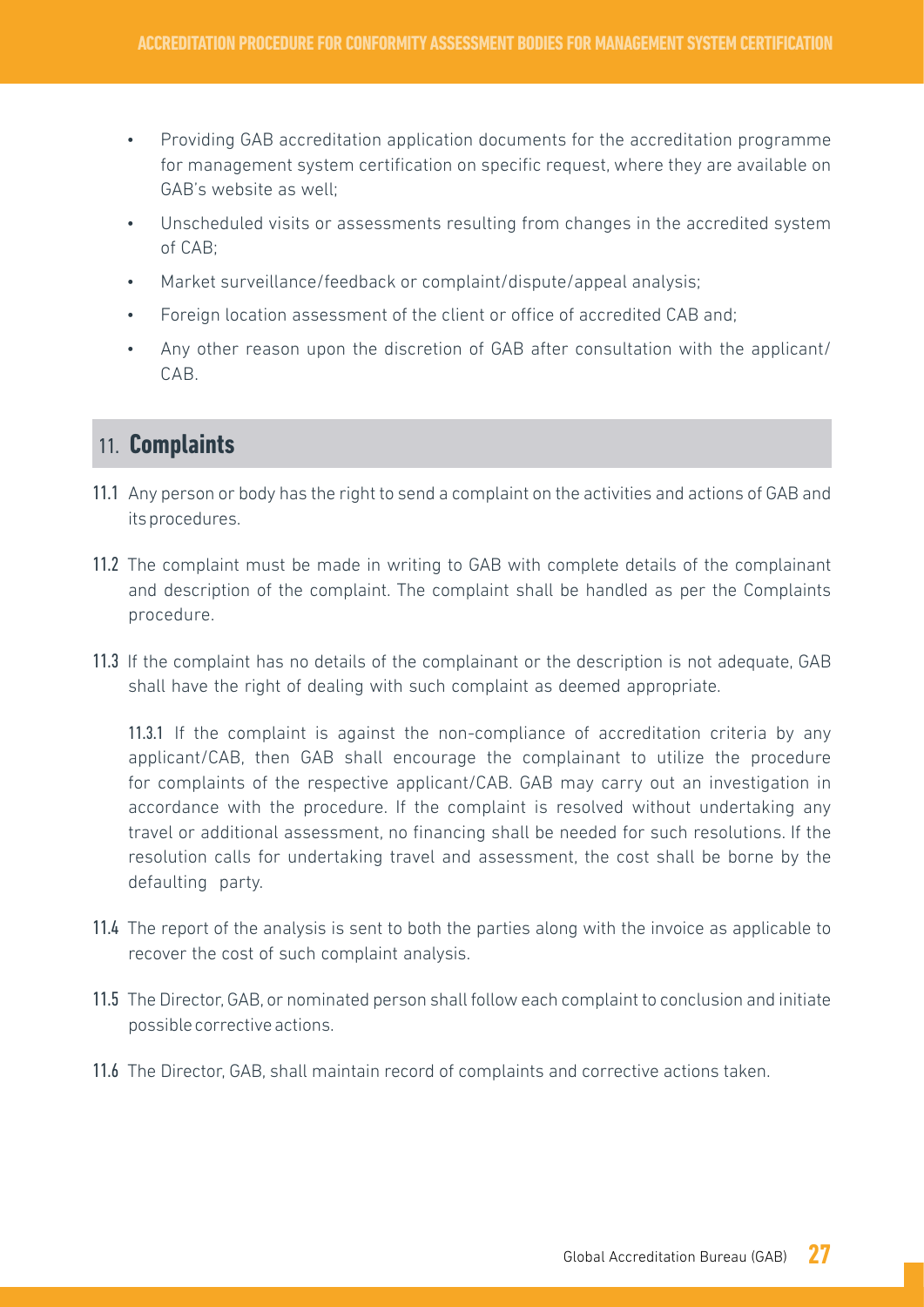## 12. **Appeals**

- 12.1 The applicant/CAB may file an appeal against the decision of GAB to the President of GAB through the Director. The appeal will be handled as per the appeals procedure. Appeals procedure is made available to the applicant/CAB on request.
- 12.2 The Director, GAB, shall keep all the records pertaining to appeals and corrective actions taken by GAB.

## 13. **Public Information & Availability**

- 13.1 GAB shall make public announcement of the accreditation scheme, criteria of accreditation, application for accreditation, fee schedule, cross-reference matrix and other related documents on its website and make them available on specific request on chargeable basis.
- 13.2 GAB shall maintain a list of the accredited CAB and the applicants on its website. It also makes this information available on request.
- 13.3 This accreditation scheme is open to all applicants within the capability and scope of GAB.
- 13.4 GAB shall make public information about suspension and withdrawal of accreditation

## 14. **Confidentiality and Disclosure**

- 14.1 The information obtained regarding the CAB system of the applicant bodies and accredited bodies that are not of the nature of public information shall be kept confidential by all the staff, members of GAB, panel of assessors, experts and the committee members.
- 14.2 If GAB has to share any confidential information due to the law of the land, the concerned CAB body shall be informed (if not prohibited by law) of the extent of disclosure and the body to whom the disclosure has been made.

## 15. **OBLIGATION OF APPLICANT/ACCREDITED CAB AND GAB**

15.1 The obligations of the applicant/accredited CABs and GAB are specified in detail in Annex 4.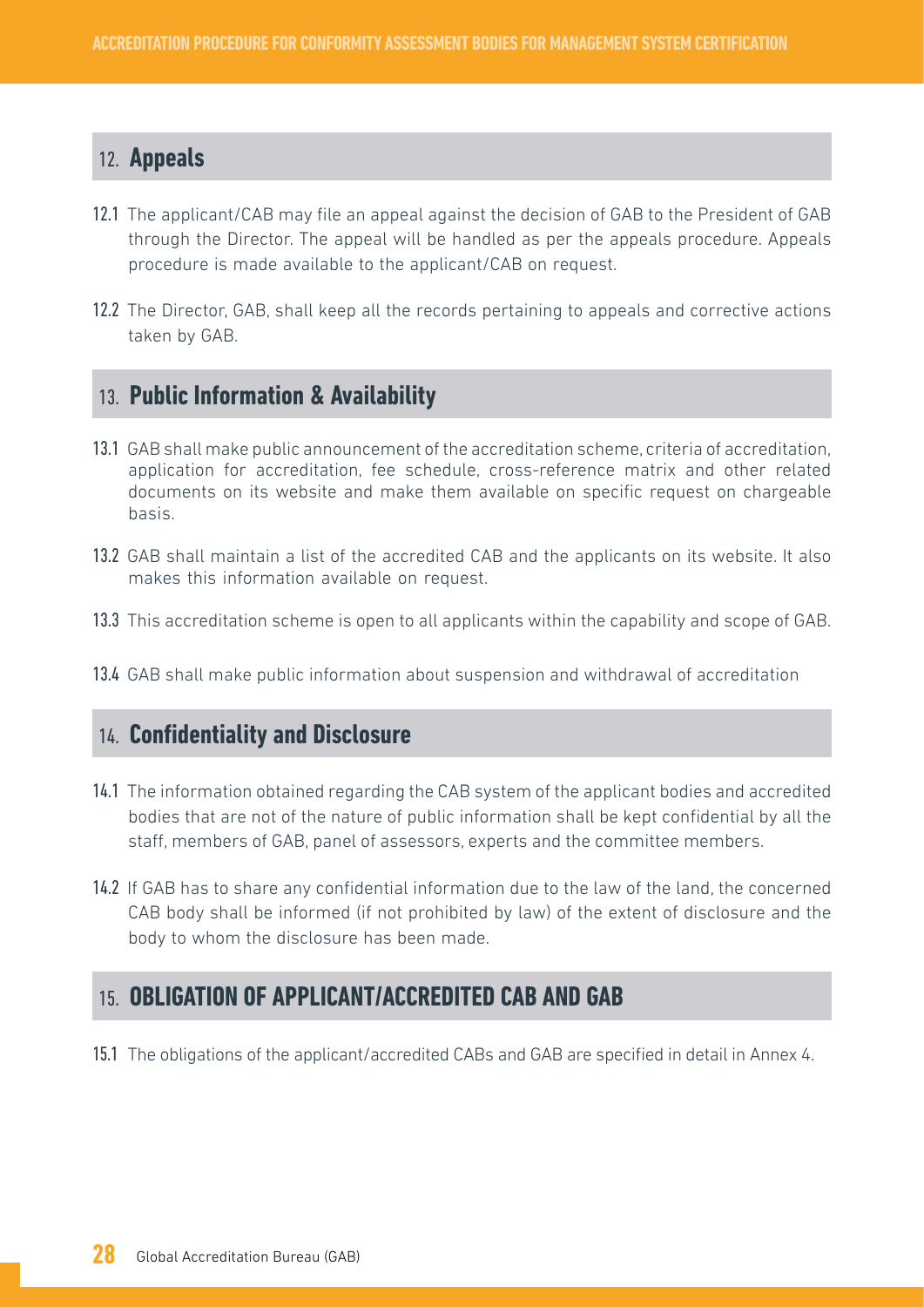#### **ACCREDITATION SCOPES AND WITNESS ASSESSMENTS**

#### **1. OBJECTIVE:**

To provide guidance on the classification of Scope/Sectors for the purpose of accreditation and planning for witness assessments.

(This annexure takes into account the requirements of IAF MD-17:2014 and on the information related to scopes of accreditation in IAF ID-1:2014)

### **2 SCOPE:**

This Annex applies to the Accreditation of CABs by GAB.

### **3 RESPONSIBILITY:**

Director, GAB, or the nominated person is responsible for ensuring compliance.

### **4 DESCRIPTION:**

#### 4.1 **Scope Classification**

GAB shall accredit the Certification Bodies based on the scope sectors for QMS and EMS as listed in the document IAF ID-1.

For sampling of scopes for witness assessment and grant of accreditation for specific scopes, the scope sectors have been classified into technical clusters in accordance with IAF-MD-17 section 5 for QMS and Section 6 for EMS. The selection for witness assessment will be followed as defined in section 4 of IAF-MD-17.

#### 4.2 **Witness assessment for initial accreditation**

4.2.1 A minimum of two clients will be witnessed with audit spread over (2) two days before granting initial accreditation.

4.2.2 In case there are no clients available for a particular scope/sector, the scope(s) may still be considered for accreditation based on the available competence with the CAB. In such cases, GAB reserves the option to witness the audit of first client in that scope/sector. It would be the responsibility of the CAB to keep GAB informed prior to undertaking audit in such scopes/ sector.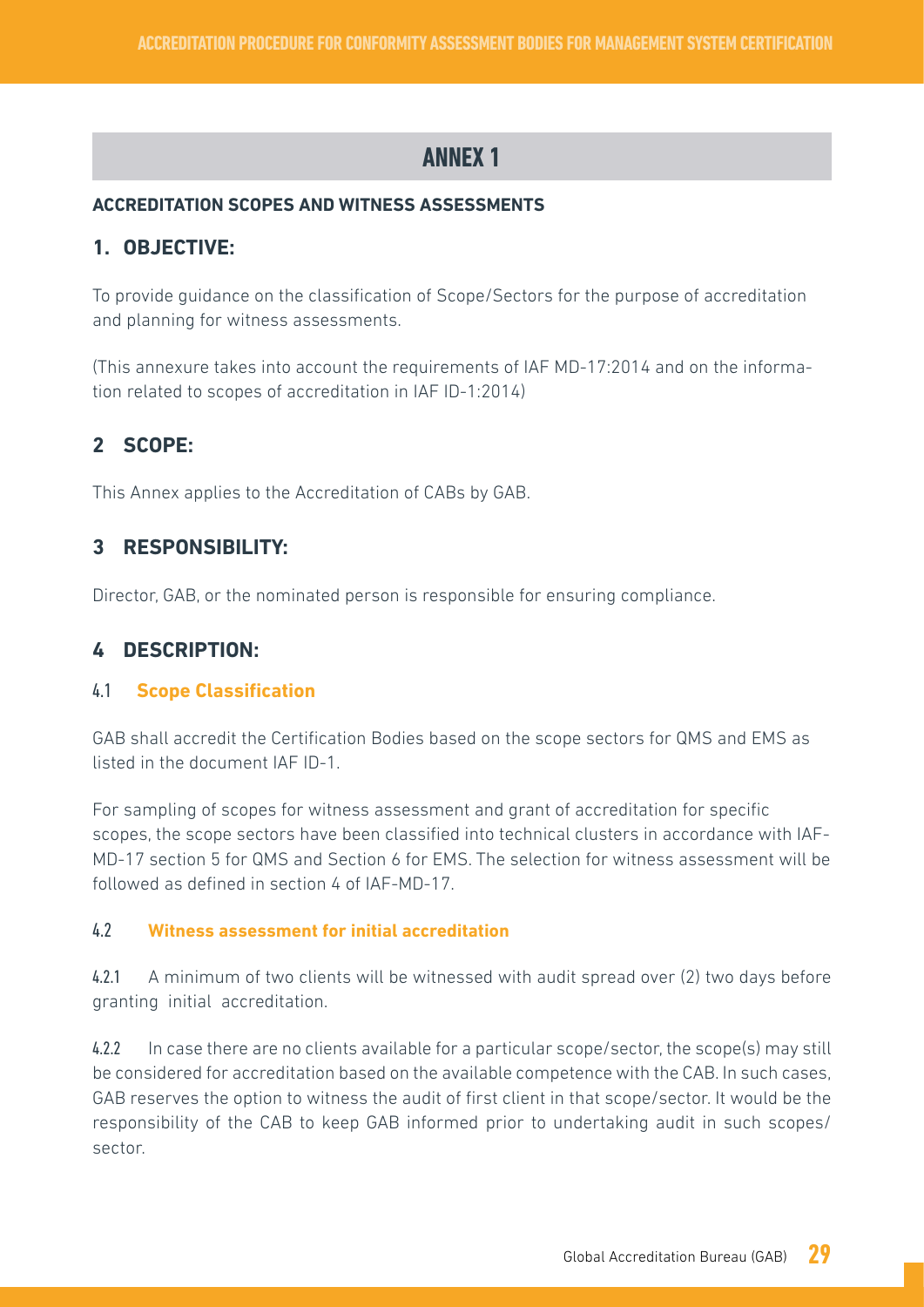4.2.3 Two witness assessments shall be required as minimum for being accredited for certification as per management system standards.

4.2.4 Each group shall require one witness from critical sectors to grant accreditation for the whole group. (If Critical sector is not available, CAB can offer one witness from non-critical scopes for seeking accreditation for all scopes that are non-critical in that group). Extension of non-critical scopes within the same group shall be granted without any witness based on document review/office assessment.

#### 4.3 **Restrictions in Scopes**

Based on the available competence and/or the recommendation of GAB-AT, the Accreditation Committee may decide to restrict grant of accreditation to a part of the scope described in IAF-ID-1. The accreditation schedule would indicate the actual coverage in terms of scopes.

#### 4.4 **Witness assessments for surveillance**

4.4.1 Witnessing is a part of the surveillance and shall be conducted for each of the certification scheme separately (Integrated management system audits offered for witness will consider as 1 witness completed for all management system covered in the Integrated management system audit.

4.4.2 GAB may demand to witness a specific client or specific auditor of the CAB.

4.4.3 The normal plan for witnessing based on the number of certifications as well as the number of auditors employed/empanelled by the CAB would be as follows.

| Sr. No. | No. of Certification (including Recertification<br>issued in past (6) six months under GAB accreditation | No. of audits to be witnessed<br>every $(6)$ six months |
|---------|----------------------------------------------------------------------------------------------------------|---------------------------------------------------------|
|         | $0 - 50$                                                                                                 |                                                         |
|         | 50-150                                                                                                   |                                                         |
|         | 151- and above                                                                                           |                                                         |

| Sr. No. | No. of auditors employed / empanelled by CAB | No. of validators and verifiers<br>to be witnessed annually |
|---------|----------------------------------------------|-------------------------------------------------------------|
|         | $1 - 10$                                     |                                                             |
|         | $11 - 50$                                    |                                                             |
|         | 51 and above                                 |                                                             |

**Note:** The number of witnesses determined based on the above two tables are not to be added. The higher number determined by each of the above two tables decides the number of witnesses to be undertaken every year.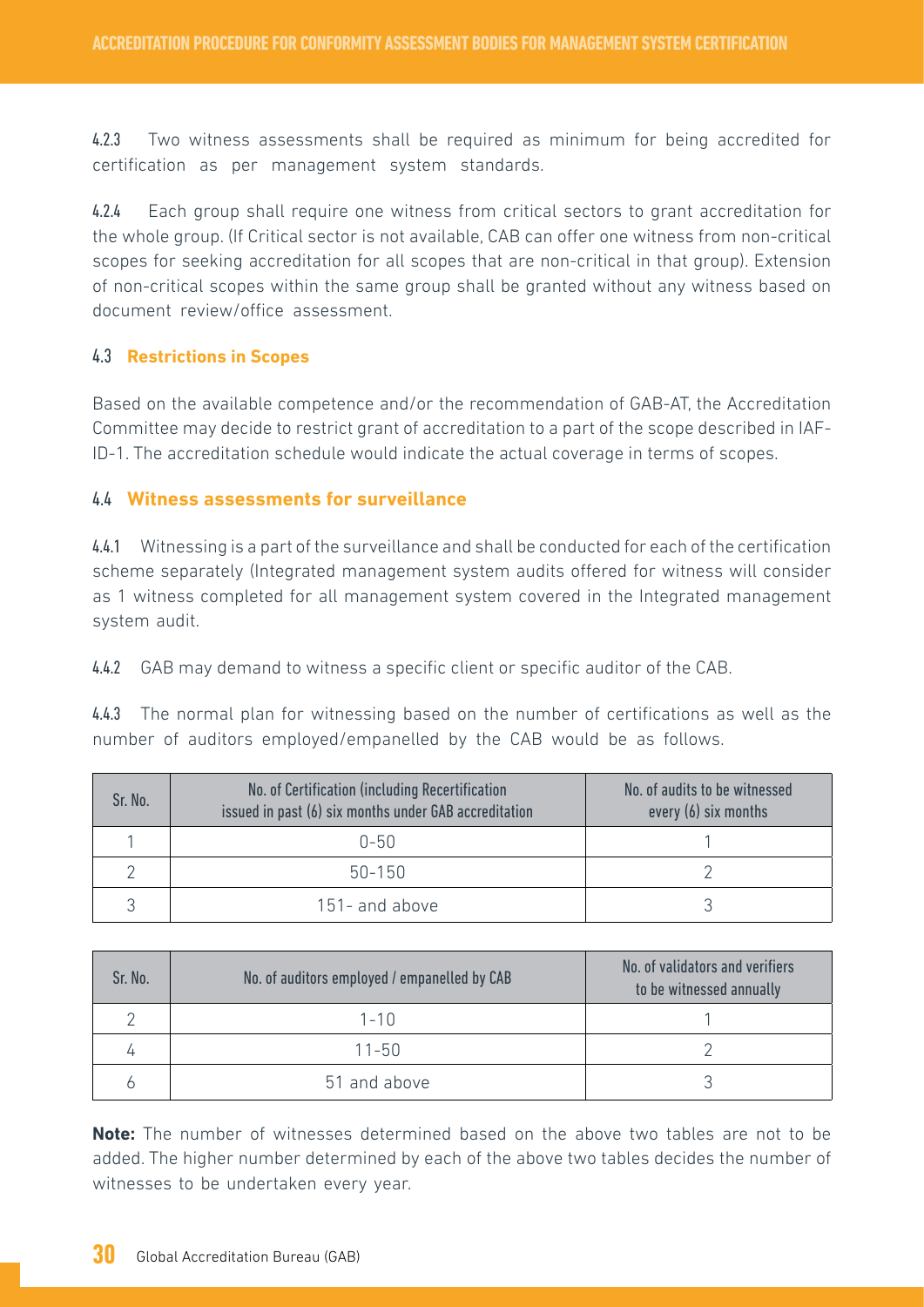#### 4.5 **Other Witness assessment requirements**

4.5.1 The GAB-AT for witness assessment shall have the same number of assessors as the number of auditors from the CAB.

4.5.2 In case of multi-sites or facilities for organization audited and certified, all sites/facilities covered by CAB, shall be covered by GAB-AT.

4.5.3 The GAB-AT may include technical experts, on chargeable basis.

4.5.4 Minimum man-days required for witness assessment shall be decided by Director, GAB, or the nominated person on case to case basis.

4.5.5 Documentations supporting audit activities, competence of personnel with approvals, and basis for approval, procedures, etc. should be sent for offsite review prior to conducting witness assessment.

4.5.6 GAB-AT shall assess CABs process of qualifying and approval of its auditors involved in the audit.

4.5.7 Where witness assessment is considered unsatisfactory, during any stage of assessment, additional witness assessment shall be conducted in addition to the evidencing closure of findings, where applicable.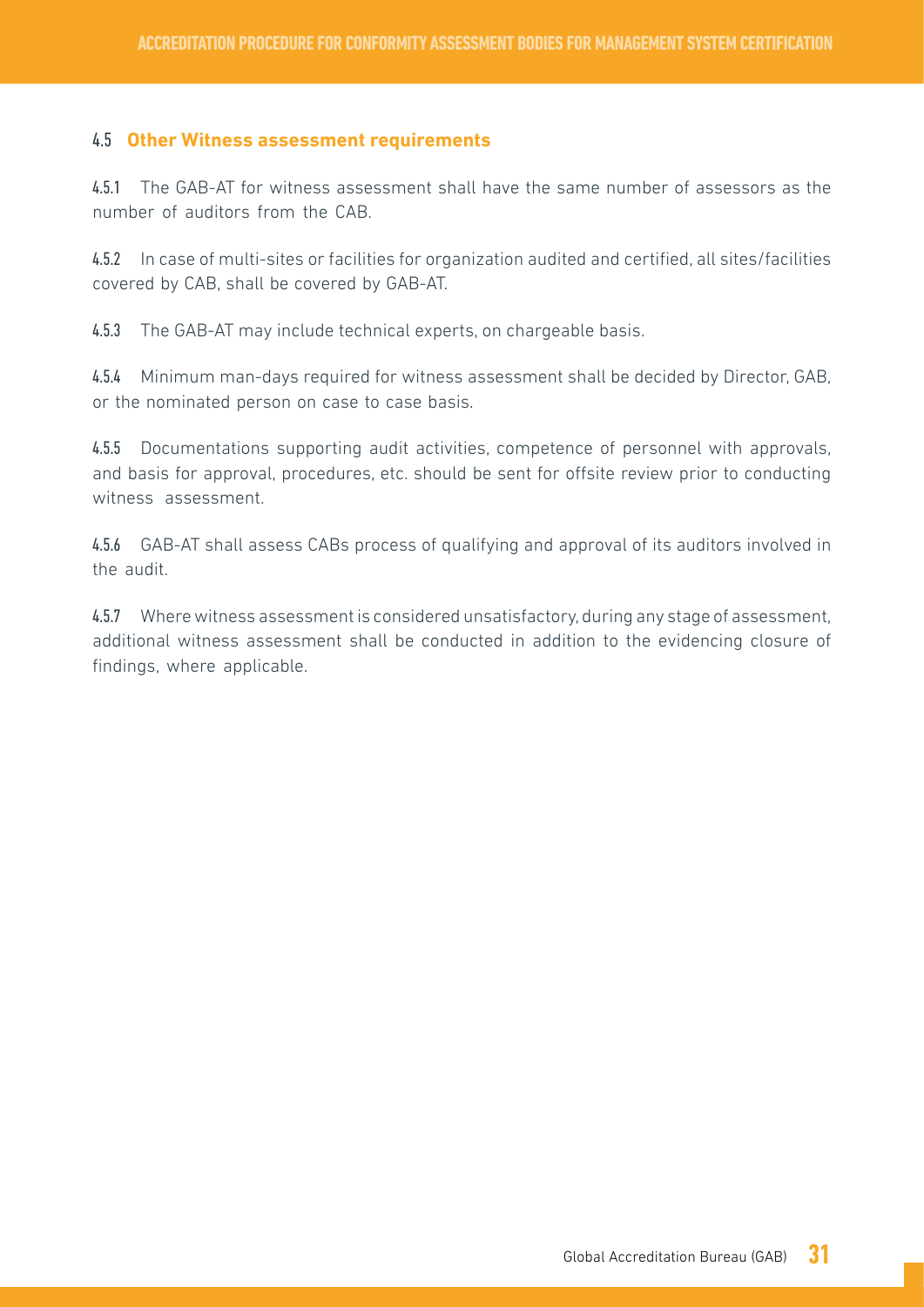#### **ASSESSMENT DURATION AND MAN-DAYS AS PER ISO 17021-1**

The normal assessment duration would be as follows:

- Document review (Manuals, procedures, other documents as needed) (3) three mandays;
- Review of corrective actions and revised documents to be estimated by GAB Secretariat;
- Office assessment Minimum (4) four man-days for one certification scheme, at least (2) two man-days would be added for each additional certification scheme covered in assessment. Need for any additional man-days for specific situations would be estimated by GAB Secretariat and informed to the CAB in advance;
- Witness assessments At least (2) two man-days;
- Follow up assessments To be estimated by GAB secretariat;
- In case of initial accreditation assessment, the preparation of final report by team leader 1.5 man-day;
- In case of re-accreditation assessment (if witnessing and number of offices are part of the process) - preparation of final report by team leader and virtual closing meeting, if needed - 1.0 man-day;
- Review of response to NCs as per document on timelines for assessment process
- Surveillance assessments At least (2) two man-days for one certification scheme with (1) one man-day added for every additional certification scheme;
- Any extension of scope assessment May require both office assessment and witnessing an estimation of which would be informed by GAB secretariat;
- Branch office/sub-contractor assessment generally (1) one man-day depending on the activities carried out in the branch.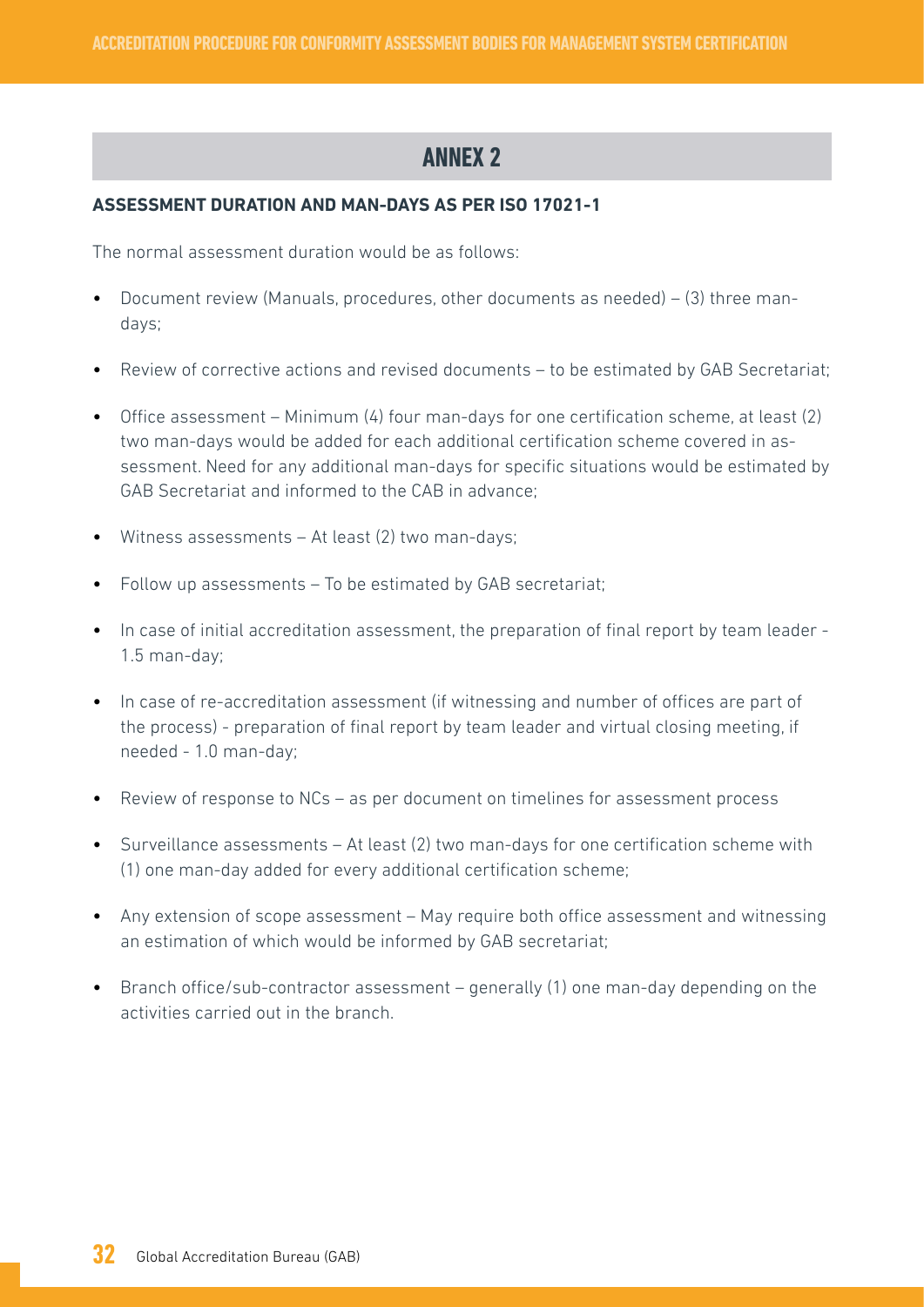#### **NORMS FOR USING REPORTS FROM OTHER ACCREDITATION BODIES**

a) Background:

GAB, as a member of APAC & IAF, is obliged to recognize accreditations issued by other MRA signatory accreditation bodies. A provision exists in the MRA procedures of APAC & IAF for exchange of documents among ABs and to recognize the work done by each other. GAB procedure for accreditation also includes a provision for using reports issued by other accreditation bodies.

Therefore, GAB would consider reports of other ABs who are signatory to IAF/APAC MRA for the applicable standard.

- b) Framework for use of reports from other ABs for initial assessments:
- 1. GAB would consider use of reports of Document review, onsite office assessment or onsite witness assessment from other ABs.
- 2. GAB would carry out at least one witness assessment to confirm the CAB process for certification audits before conforming provisional accreditation granted on the basis of the review of the reports provided by the accredited CAB of other accreditation bodies who are MRA signatories.
- 3. GAB would consider witness assessment reports and shall treat them as per accreditation procedure of GAB.
- 4. Reports of witness assessments should be reasonably current not older than (2) years on the date of GAB assessment. The scope of the witness assessment should be the same as applied by CAB.
- 5. GAB would follow the IAF Guidance on exchange of documents among IAF MRA signatories. The reports would be sought from the AB directly based on the information provided by the CAB. It shall be the responsibility of the CAB to ensure that the AB concerned releases the reports.
- 6. The CAB shall also confirm that there had been no issues raised by the other accreditation body on auditor competency requirements during their previous assessment.
- 7. GAB/Accreditation Committee may decide not to use such reports citing clear reasons.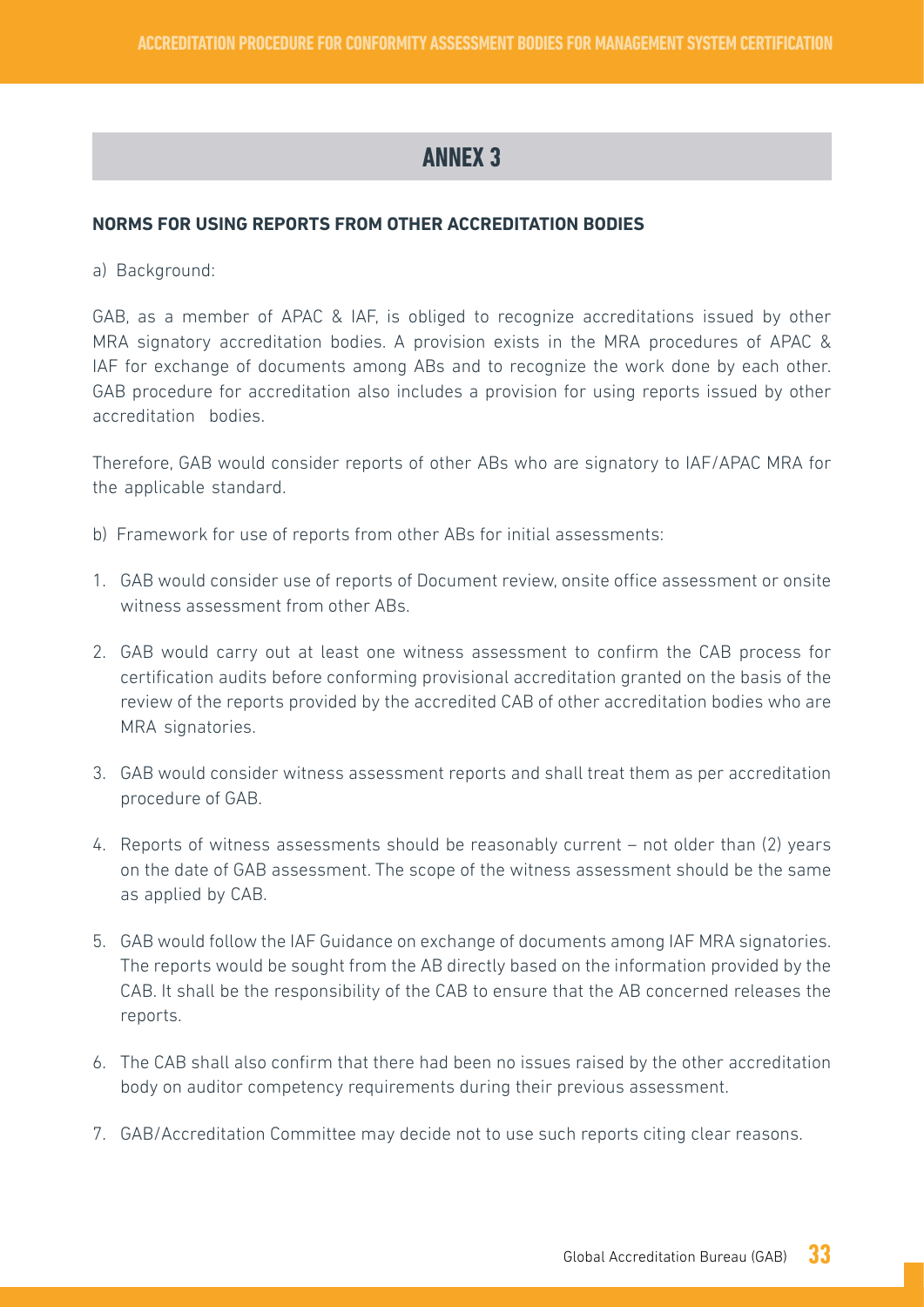#### **OBLIGATIONS OF THE APPLICANT/ACCREDITED CABs**

The obligations of the applicant/accredited Certification body are:

- a. The CAB shall commit to fulfil continually the requirements for accreditation set by GAB for the scopes for which accreditation is sought or granted including adapting to changes in the requirements for accreditation as and when communicated and shall also commit to provide evidence of fulfilment;
- b. When requested, the CAB shall provide such access and cooperation as is necessary to enable the accreditation body to verify fulfilment of requirements for accreditation. This applies to all locations where the activities of CAB take place;
- c. The CAB shall provide access to its personnel, locations, equipment, information, documents and records as necessary to verify fulfilment of requirements for accreditation;
- d. The CAB shall provide access to those documents that provide insight into the level of independence and impartiality of the CAB from its related bodies, where applicable;
- e. The CAB shall arrange the witnessing of their activities when requested by GAB;
- f. The CAB shall have, where applicable, legally enforceable arrangements with their clients that commit the clients to provide, on request, access to GAB-ATs, with or without the CB representative, to assess the CAB's performance when carrying out certification activities at the client's site;
- g. The CAB shall claim accreditation only with respect to the scope for which it has been granted accreditation;
- h. The CAB shall commit to follow GAB's policy for the use of the accreditation symbol;
- i. The CAB shall not use its accreditation in such a manner as to bring GAB into disrepute;
- j. The CAB shall pay fees by the due dates as determined by GAB and;
- k. The CAB shall inform without delay, any significant changes relevant to its accreditation, in any aspect of its status or operation relating to:
	- Its legal, commercial, ownership or organizational status;
	- The organization, top management and key personnel;
	- Main policies:
	- Resources and locations;
	- Scope of accreditation and:
	- Other such matters that can affect the ability of the CB to fulfil requirements for accreditation.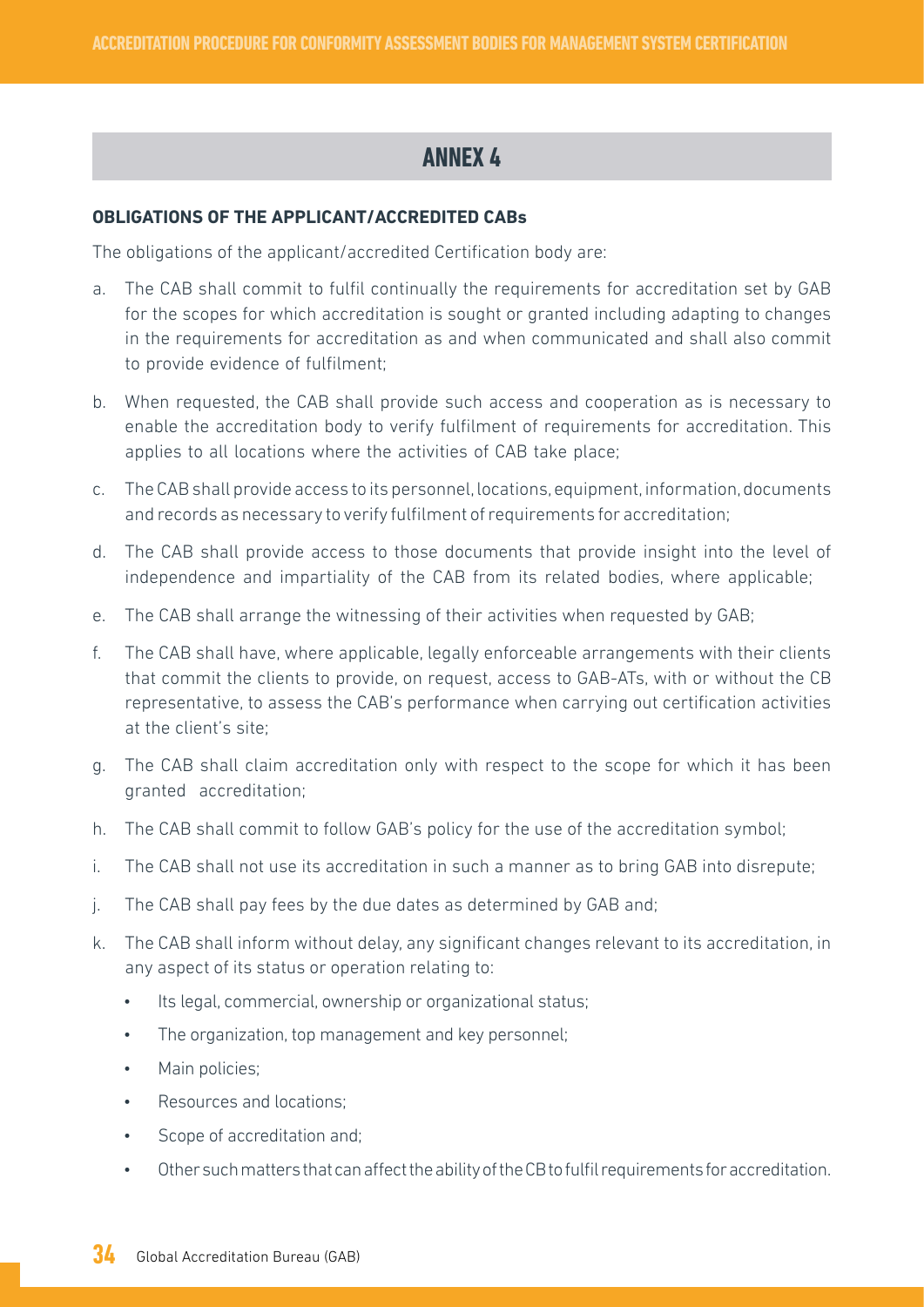l. The CAB shall assist in the investigation and resolution of any accreditation related complaints about itself, referred to it by GAB.

#### **Obligations of GAB**

- a. GAB shall provide information on accreditation to the accredited CAB that shall identify the following:
	- i. the identity and where relevant, GAB logo
	- ii. the names of the accredited CAB and the name of the legal entity, if different
	- iii. scope of accreditation
	- iv. locations of the accredited CAB and as applicable the certification activities performed at each location and covered by the scope of accreditation
	- v. the unique accreditation identification of the accredited CAB
	- vi. the effective date of accreditation and, if applicable, its expiry or renewal date, and;
	- vii. a statement of conformity and a reference to the international standard(s) and or other normative document(s) including issue or revision used for assessment of the **CAB**

GAB shall make all the above information publicly available. GAB shall also make publicly available, where applicable, information on withholding of reaccreditation, extension of validity of accreditation and suspension or withdrawal of accreditation, including dates and scopes.

- b. GAB shall, where applicable, provide information about international arrangements in which it is involved.
- c. GAB shall give due notice of any changes to its requirements for accreditation. It shall take account of views expressed by interested parties before deciding on the precise form and effective date of the changes. Following a decision on, and publication of, the changed requirements, it shall verify that each accredited body conforms to the changed requirements.